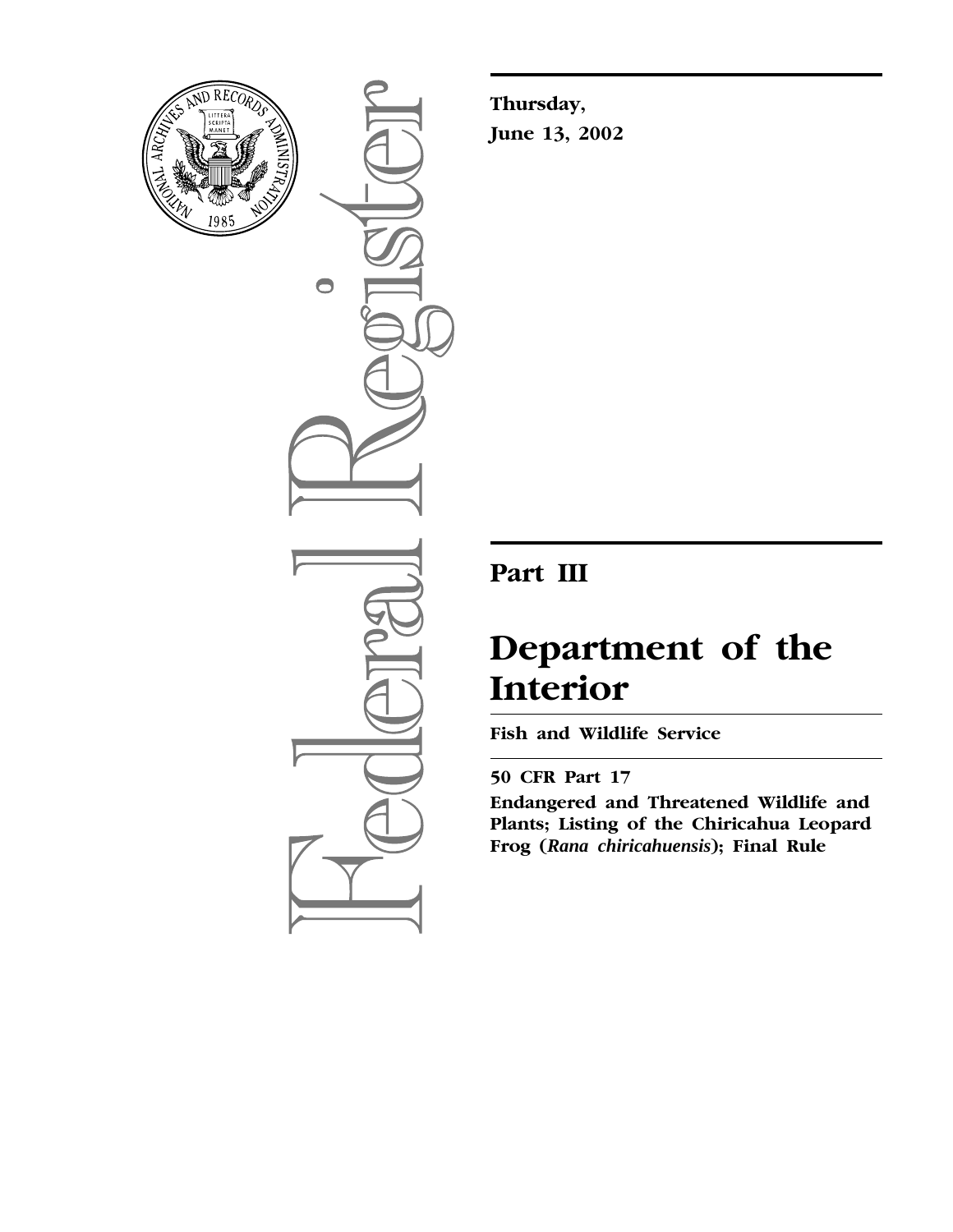#### **DEPARTMENT OF THE INTERIOR**

#### **Fish and Wildlife Service**

#### **50 CFR Part 17**

#### **RIN 1018–AF41**

#### **Endangered and Threatened Wildlife and Plants; Listing of the Chiricahua Leopard Frog (Rana chiricahuensis)**

**AGENCY:** Fish and Wildlife Service, Interior.

**ACTION:** Final rule with a special rule.

**SUMMARY:** We, the U.S. Fish and Wildlife Service (Service), designate the Chiricahua leopard frog (*Rana chiricahuensis*) as a threatened species pursuant to the Endangered Species Act of 1973, as amended (Act) throughout its range. The Chiricahua leopard frog is now absent from more than 75 percent of its historical sites and numerous mountain ranges, valleys, and drainages within its former range. In areas where it is still present, populations are often small, widely scattered, and occupy marginal and dynamic habitats. Known threats include habitat alteration, destruction, and fragmentation, predation by nonnative organisms, and disease. This final rule will implement Federal protection to this species and provide funding for development and implementation of recovery actions. Concurrently with publication of this final rule, we are publishing a special rule under section 4(d) of the Act. Under the special rule, take of Chiricahua leopard frog caused by livestock use of or maintenance activities at livestock tanks located on private, State, or Tribal lands would be exempt from the prohibition of section 9 of the Act.

**EFFECTIVE DATES:** This rule is effective July 15, 2002.

**ADDRESSES:** The complete file for this rule is available for public inspection, by appointment and during normal business hours, at the Arizona Ecological Services Field Office, U.S. Fish and Wildlife Service, 2321 West Royal Palm Road, Suite 103, Phoenix, AZ, 85021–4951, telephone; 602/242– 0210, facsimile; 602/242–2513, website; *http://arizonaes.fws.gov.*

**FOR FURTHER INFORMATION CONTACT:** James Rorabaugh, Herpetologist, Arizona Ecological Services Field Office (*see* **ADDRESSES** section).

#### **SUPPLEMENTARY INFORMATION:**

#### **Background**

Leopard frogs (*Rana pipiens* complex), long considered to consist of a few highly variable taxa, are now

recognized as a diverse assemblage of 17 or more species (American Museum of Natural History 2001, Hillis *et al.* 1983), with many of these described in the last 30 years. Mecham (1968) recognized two distinct variations of ''*Rana pipiens*,'' or the northern leopard frog, in the White Mountains of Arizona. One of these, referred to as the ''southern form,'' was depicted as a stocky frog with raised folds down both sides of the back (dorsolateral folds) that were interrupted and deflected medially towards the rear. The other form matched previous descriptions of *Rana pipiens*. Based on morphology, mating calls, and genetic analyses (electrophoretic comparisons of blood proteins), Platz and Platz (1973) demonstrated that at least three distinct forms of leopard frogs occurred in Arizona, including the southern form. This southern form was subsequently described as the Chiricahua leopard frog (*Rana chiricahuensis*) (Platz and Mecham 1979).

This new species was distinguished from other members of the *Rana pipiens* complex by a combination of characters, including a distinctive pattern on the rear of the thigh consisting of small, raised, cream-colored spots or tubercles on a dark background, dorsolateral folds that were interrupted and deflected medially, stocky body proportions, relatively rough skin on the back and sides, and often green coloration on the head and back (Platz and Mecham 1979). The species also has a distinctive call consisting of a relatively long snore of one to two seconds in duration (Davidson 1996, Platz and Mecham 1979). Snout-vent lengths of adults range from approximately 54 to 139 millimeters (mm) (2.1 to 5.4 inches (in)) (Stebbins 1985, Platz and Mecham 1979). The Ramsey Canyon leopard frog (*Rana subaquavocalis*) is very similar in appearance to the Chiricahua leopard frog, but it often grows to the largest size range given for the Chiricahua leopard frog and has a call that is typically given under water (Platz 1993).

Recent articles in the scientific literature report the extirpation and extinction of amphibians in many parts of the world (Houlahan *et al.* 2000; Berger *et al.* 1998; Lips 1998, 1999; Laurence *et al.* 1996; Vial and Saylor 1993; Pechmann *et al.* 1991; Blaustein and Wake 1990). In the United States, frogs in the family Ranidae, which includes the Chiricahua leopard frog, are particularly affected (Sredl *et al.* 1997, Sredl 1993, Bradford 1991, Clarkson and Rorabaugh 1989, Hayes and Jennings 1986, Corn and Fogleman 1984). These population declines result in many cases from habitat loss or

predation by introduced predaceous fishes, amphibians, and crayfish (Fernandez and Rosen 1996; Rosen *et al.* 1996a, 1994; Hayes and Jennings 1986); however, populations are sometimes extirpated from seemingly pristine habitats, often at higher elevation, montane locales (Meyer and Mikesic 1998, Sredl 1993, Drost and Fellers 1993, Corn and Fogleman 1984, Hines *et al.* 1981). In the last few years, the role of infectious diseases has been recognized as a key factor in amphibian declines in seemingly pristine areas (Carey *et al.* 2001, 1999; Daszak *et al.* 1999). A fungal skin disease, chytridiomycosis, has been linked to amphibian decline in many parts of the world (Berger *et al.* 1998, Speare and Berger 2000), including the Chiricahua leopard frog in Arizona (Sredl 2000, Sredl and Caldwell 2000) and New Mexico (C. Painter, New Mexico Department of Game and Fish, pers. comm. 2001). A number of other factors have been identified as causes or possible causes of global amphibian decline; although their role in the declining status of the Chiricahua leopard frog is poorly studied or unknown, they may be contributing causal factors. They include climate change or climatic extremes (Alexander and Eischeid 2001, Pounds *et al.* 1999, Fellers and Drost 1993, Dimmitt 1979); transport (sometimes over long distances) and deposition of contaminants, dust, gases (Stallard 2001), and pesticides (Cowman *et al.* 2001, Davidson *et al.* 2001, Lips 1998); increased levels of ultraviolet-B radiation and interactions with pathogens, particularly a water mold (*Saprolegnia ferax*) (Blaustein *et al.* 1994, Keisecker and Blaustein 1995); acid rain (Vatnick *et al.* 1999, Blanchard and Stromberg 1987); cadmium and arsenic contamination (Hale and Jarchow 1988); and over-collection (Jennings and Hayes 1985). Furthermore, factors are likely working in synergy to exacerbate deleterious effects (Carey *et al.* 2001, 1999; Keisecker *et al.* 2001, Middleton *et al.* 2001, Vatnick *et al.* 1999, Keisecker and Blaustein 1995). Increased extirpation rates and in some cases extinction, coupled with recent declining trends in the status of many amphibian populations worldwide, are alarming and represent a very recent and rapid global decline of an entire class of vertebrates on all six continents on which they live (Carey *et al.* 1999, Blaustein *et al.* 1994, Wake 1991).

The Chiricahua leopard frog is known currently or historically from cienegas (mid-elevation wetland communities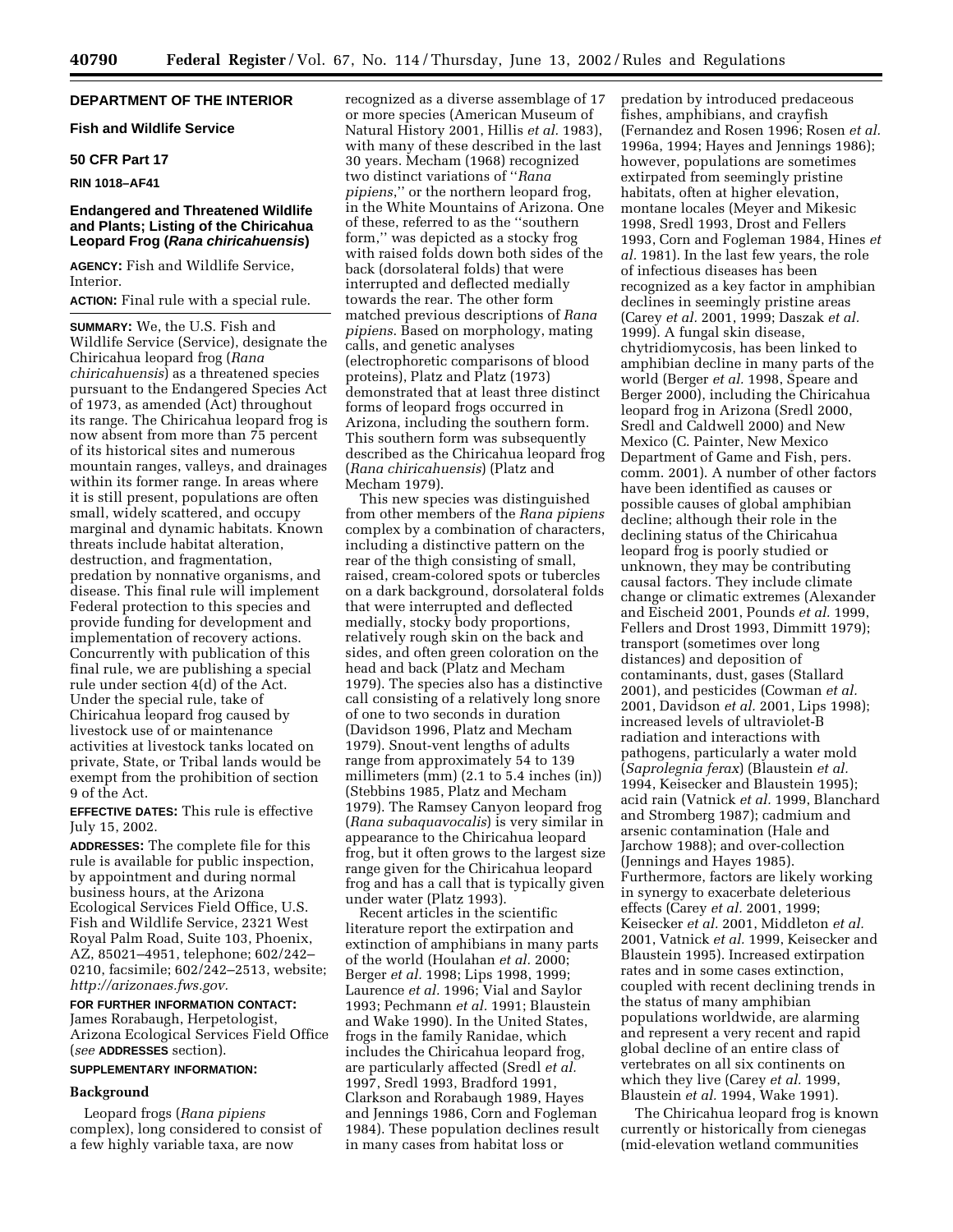often surrounded by arid environments), pools, livestock tanks (*i.e.,* small earthen ponds), lakes, reservoirs, streams, and rivers at elevations of 1,000 to 2,710 meters (m) (3,281 to 8,890 feet (ft)) in central and southeastern Arizona; westcentral and southwestern New Mexico; and, in Mexico, northern Sonora and the Sierra Madre Occidental of Chihuahua and Durango (Sredl and Jennings in press, Sredl *et al.* 1997, Degenhardt *et al.* 1996, McCranie and Wilson 1987, Platz and Mecham 1984, 1979). The range of the species is divided into two parts, including—(1) a southern group of populations (the majority of the species' range) located in mountains and valleys south of the Gila River in southeastern Arizona, extreme southwestern New Mexico, and Mexico; and (2) northern montane populations in west central New Mexico and along the Mogollon Rim in central and eastern Arizona (Platz and Mecham 1979). Historical records exist for Pima, Santa Cruz, Cochise, Graham, Apache, Greenlee, Gila, Coconino, Navajo, and Yavapai Counties, AZ, and Catron, Grant, Hidalgo, Luna, Soccoro, and Sierra Counties, NM (Sredl *et al.* 1997, Degenhardt *et al.* 1996).

The distribution of the Chiricahua leopard frog in Mexico is unclear. The species has been reported from northern Sonora, Chihuahua, and Durango (Hillis *et al.* 1983, Platz and Mecham 1984, 1979) and, more recently, from the State of Aguascalientes (Diaz and Diaz 1997). However, Webb and Baker (1984) concluded that frogs from southern Chihuahua were not Chiricahua leopard frogs, as expected. The taxonomic status of *chiricahuensis*-like frogs in Mexico from southern Chihuahua to the State of Aguascalientes is unclear and in this region another leopard frog, *Rana montezumae,* may be mistaken for the Chiricahua leopard frog.

Recent genetic analyses, including a 50-loci (location of a gene on a chromosome) starch gel survey, morphometrics, and analyses of nuclear DNA supports describing the northern, or Mogollon Rim populations in Arizona of the Chiricahua leopard frog as a distinct species (Platz and Grudzien 1999). Multiple haplotypes (sets of genes inherited as a unit) within *chiricahuensis* were also identified using mitochondrial DNA analysis (Benedict and Quinn 1999), providing further evidence of genetically distinct population segments. If the species is split into two or more distinct taxa, fewer populations would exist within each taxon, increasing the level of endangerment for each.

Chiricahua leopard frogs have been either collected or observed at 231 sites in Arizona (B. Kuvlesky, Buenos Aires National Wildlife Refuge, pers. comm. 1997; Terry Myers, Apache Sitgreaves National Forest, pers. comm. 1997; Sredl *et al.* 1997; Rosen *et al.* 1996a&b; Snyder *et al.* 1996; C. Schwalbe, University of Arizona, pers. comm. 1995; R. Zweifel, Portal, Arizona, pers. comm. 1995; Hale 1992; Clarkson and Rorabaugh 1989; Fish and Wildlife Service files, Phoenix, Arizona). In New Mexico the species has been either collected or observed at 182 sites (Painter 2000). Eleven historical sites were listed by Platz and Mecham (1979) in Mexico, mostly from the eastern base and foothills of the Sierra Madre Occidental in Chihuahua and Durango, with one site in northern Sonora. Hillis *et al.* (1983) list another site from Durango, and frogs at a site on the Sonora-Chihuahua border have been tentatively identified as Chiricahua leopard frogs (Holycross 1998). The presence of Chiricahua leopard frogs in the Sierra Madre Occidental of southern Chihuahua was questioned by Webb and Baker (1984), and as discussed, taxonomic questions complicate defining the range of the species in Mexico beyond northern and central Chihuahua and northern Sonora.

Some museums still have many southwestern leopard frogs catalogued as *Rana pipiens*. Once these specimens have been reexamined, additional historical sites for *Rana chiricahuensis* may result. Also, frogs observed at some sites in the wild, which may have been *Rana chiricahuensis,* were not positively identified.

Many collections of Chiricahua leopard frogs were made before 1980 (Painter 2000, Jennings 1995; Platz and Mecham 1979; Frost and Bagnara 1977; Mecham 1968). Recent surveys to document the status and distribution of the species were conducted primarily from the mid-1980s to the present (Painter 2000; Sredl *et al.* 1997, 1995, 1994, 1993; Rosen *et al.* 1996a; Fernandez and Bagnara 1995; Jennings 1995; Rorabaugh *et al.* 1995; Rosen 1995; Zweifel 1995; Sredl and Howland 1994, 1992; Hale 1992; Scott 1992; Wood 1991; Clarkson and Rorabaugh 1991, 1989; Rosen and Schwalbe 1988). These surveys were summarized first by Jennings (1995) and then Painter (2000) for New Mexico and by Sredl *et al.* (1997) for Arizona.

In 1995, Jennings reported Chiricahua leopard frogs still occurred at 11 sites in New Mexico. Based on additional work, Painter (2000) listed 41 sites at which Chiricahua leopard frogs were found from 1994 to 1999. Thirty-three of these are north of Interstate 10 (northern populations) and eight are in the

southwestern corner of the State (southern populations). Thirty-one of the 41 populations were verified extant during 1998 and 1999 (Painter 2000). However, during May through August 2000, the Chiricahua leopard frog was found extant at only 8 of 34 of the sites (C. Painter, pers. comm. 2000). Three populations east of Hurley in Grant County declined or were extirpated during 1999 and 2000 (R. Jennings, pers. comm. 2000), and preliminary data indicate another population on the Mimbres River, also in Grant County, has experienced a significant die-off (C. Painter and R. Jennings, pers. comm, 2000).

Sredl *et al.* (1997) reported that during 1990 through 1997 Chiricahua leopard frogs were found at 61 sites in southeastern Arizona (southern populations) and 15 sites in central and east-central Arizona (northern populations). As a means to make the Arizona and New Mexico status information more comparable, the number of sites at which Chiricahua leopard frogs were observed from 1994 through 2001 in Arizona were tallied. Based on available data, particularly Sredl *et al.* (1997), Rosen *et al.* (1996b), and Service files, Chiricahua leopard frogs were observed at 87 sites in Arizona from 1994 to 2001, including 21 northern sites and 66 southern sites. Many of these sites have not been revisited in recent years; however, evidence suggests some populations have recently been extirpated in the Galiuro and Chiricahua mountains, while others, most notably in the Buckskin Hills area of the Coconino National Forest, have been recently (2000–2001) discovered. In 2000, the species was also documented for the first time in the Baboquivari Mountains, Pima County, Arizona (E. Wallace, pers. comm. 2000), extending the range of the species approximately 19 kilometers (km) (12 miles (mi)) to the west.

Intensive and extensive surveys were conducted by Arizona Game and Fish Department (AGFD) in Arizona from 1990 to 1997 (Sredl *et al.* 1997). Included were 656 surveys for ranid frogs (frogs in the family Ranidae) within the range of the Chiricahua leopard frog in southeastern Arizona. Rosen *et al.* (1996a&b, 1994), Hale (1992), Wood (1991), Clarkson and Rorabaugh (1989), and others have also extensively surveyed wetlands in southeastern Arizona. It is unlikely that many additional new populations will be found there. A greater potential exists for locating frogs at additional sites in Arizona's northern region, as several new populations have been discovered on the Coconino National Forest in 2000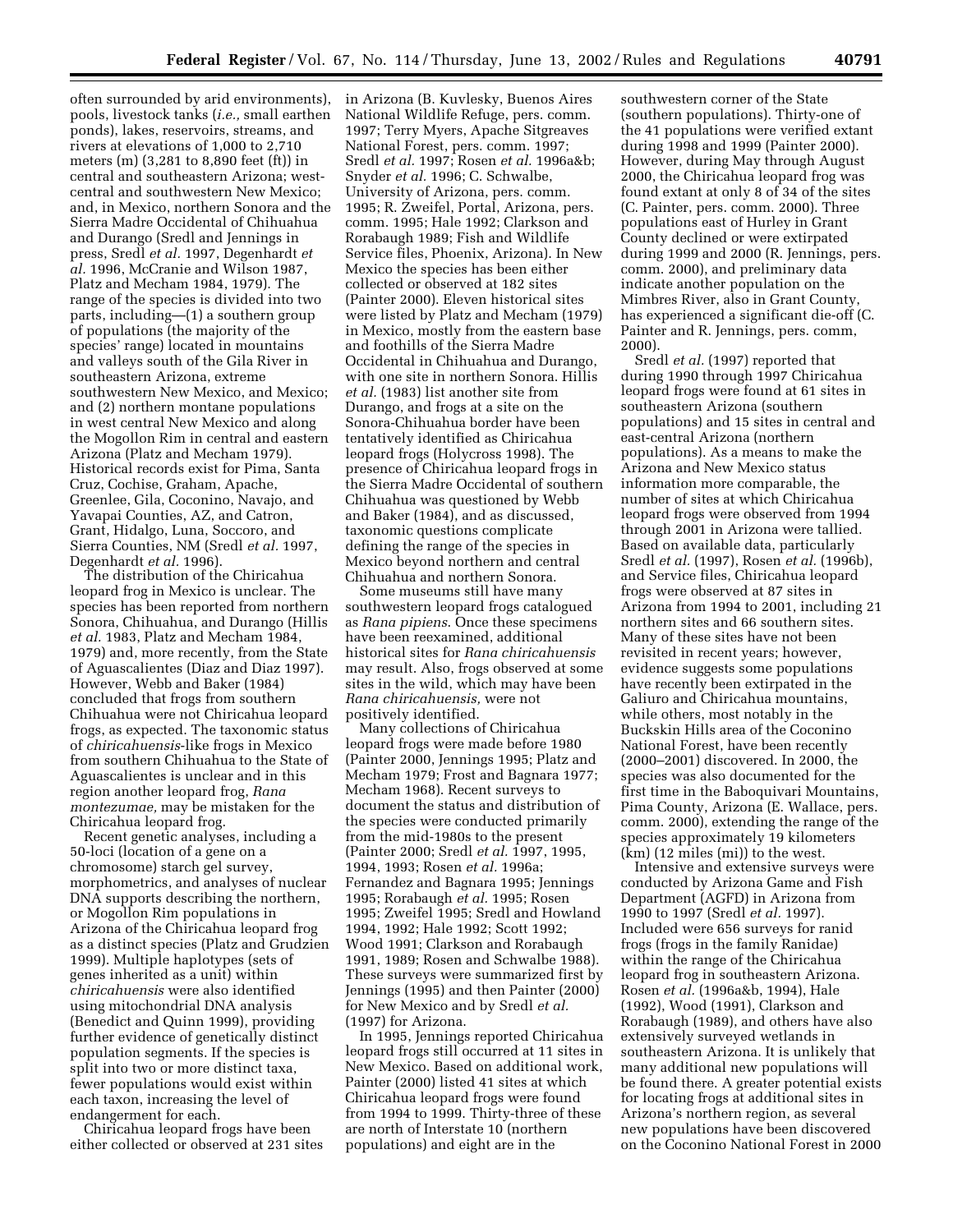and 2001. Sredl *et al.* (1997) conducted 871 surveys for ranid frogs in the range of the northern sites, but report that only 25 of 46 historical Chiricahua leopard frog sites were surveyed during 1990–1997. The majority of these unsurveyed historical sites are in the mountains north of the Gila River in east-central Arizona. Additional extant populations of Chiricahua leopard frogs may occur in this area.

Of the historical sites in New Mexico, 24 have imprecise site information that precludes locating or revisiting them. Many others are on private lands to which the owners have denied access to biologists (the privately owned Gray and Ladder ranches are notable exceptions). As in Arizona, potential habitat within the range of the southern populations has been surveyed more extensively than that of the northern populations. From 1990 to 1991, Scott (1992) conducted extensive surveys of the Gray Ranch, which contains much of the Chiricahua leopard frog habitat in southwestern New Mexico. Observations from numerous other herpetologists were included in his reports, and cowboys and ranch hands were interviewed to locate potential habitats. Jennings (1995) surveyed other potential habitats in southwestern New Mexico outside of the Gray Ranch in the Peloncillo Mountains. Other herpetologists working in that area, including Charles Painter (pers. comm. 2001), and Andy Holycross, Arizona State University (pers. comm. 1998), also worked extensively in this area. Probably few if any unknown populations of Chiricahua leopard frogs occur in southwestern New Mexico.

Surveys in the northern portion of the species' range in New Mexico have been less complete. Jennings (1995) believed that the wilderness areas of the Gila National Forest have the greatest potential for supporting additional extant populations and for securing an intact metapopulation that would have a good chance of long-term persistence. A metapopulation is an assemblage of populations with some level of migration between them, in which individual populations may be extinct but can then be recolonized from other populations. Recent surveys (1995 to 1999) have discovered four extant populations in the Gila Wilderness (Painter 2000).

In Mexico systematic or intensive surveys for Chiricahua leopard frogs have not been conducted. However, it is expected that the species almost certainly occurs or occurred at more than the 12 (or 13) reported sites in Chihuahua, Sonora, and Durango (Platz and Mecham 1979, Hillis *et al.* 1983,

and Holycross 1998). Only one site has been documented in Sonora, yet many populations occur or occurred in the mountain ranges and valleys adjacent to the Sonora border in Arizona. Other sites probably occur or occurred in Sonora. The identity of leopard frogs in southern Chihuahua (and perhaps Durango) is in some question (Webb and Baker 1984). Reports of the species from Aguascalientes (Diaz and Diaz 1997) are similarly questionable and should be confirmed by genetic analysis.

The Chiricahua leopard frog is reported absent from a majority of surveyed historical sites. For example, in Arizona, Clarkson and Rorabaugh (1989) found the species at only 2 of 36 sites that supported Chiricahua leopard frogs in the 1960s and 1970s. In New Mexico, Jennings (1995) found Chiricahua leopard frogs at 6 of 33 sites supporting the species during the previous 11 years. During 1998 to 1999, Chiricahua leopard frogs were found at 31 of the 41 sites where they had been documented after 1993 (Painter 2000); however, subsequent surveys in 2000 only revealed frogs at 8 of 34 of these sites (C. Painter, pers. comm. 2001). Sredl and Howland (1994) reported finding Chiricahua leopard frogs at only 12 of 53 historical sites. In 1994, during surveys of 175 wetland sites in southeastern Arizona, Rosen *et al.* (1994) reported the Chiricahua leopard frog was extant at 19 historical and new sites, but was not found at 32 historical sites. Throughout Arizona, Sredl *et al.* (1997) found the species present at 21 of 109 historical sites.

Determining whether a species is declining based on its presence or absence at historical sites is difficult. Where frogs are observed at a particular site, they are considered extant. However, a failure to find frogs does not necessarily indicate the species is absent. Corn (1994) notes that leopard frogs may be difficult to detect (the frogs hide by movement and camouflage, and are often not vocal), museum records do not always represent breeding sites, collections have occurred from marginal habitat, and museum and literature records often represent surveys over long periods of time, which ignores natural processes of geographical extinction and recolonization. These latter natural processes may be particularly important for the Chiricahua leopard frog because its habitats are often small and very dynamic. Because the Chiricahua leopard frog and other southwestern leopard frogs exhibit a life history that predisposes them to high rates of extirpation and recolonization (Sredl

and Howland 1994), absence from at least some historical sites is expected.

However, the failure of experienced observers to find frogs in relatively simple aquatic systems such as most stock tanks and stream segments indicates that frogs are probably absent. Stock tanks (also known as livestock tanks) are defined as an existing or future impoundment in an ephemeral drainage or upland site constructed primarily as a watering site for livestock. Howland *et al.* (1997) evaluated visual encounter surveys at five leopard frog sites. At sites with known populations that were not dry, frogs were detected in 93 of 100 surveys conducted during the day from April through October. During a drought in 1994, Rosen *et al.* (1996a, 1994) surveyed all Chiricahua leopard frog sites known at that time in southeastern Arizona and other accessible waters, and discussed locations of waters and faunal occurrence with landowners. By focusing on aquatic sites that did not go dry, and through careful and often multiple surveys at each site, the authors were able to define distribution at a time when aquatic faunal patterns were clear. The authors believed that nearly all potential habitat was surveyed, and, if frogs were present, they would have been detectable at most sites

Although Chiricahua leopard frogs were found out at 129 sites from 1994 to the present, because of the inherent dynamic nature of southwestern wetland and riparian habitats (e.g., flooding, drought, and human activities), coupled with the increased likelihood of extirpation characteristic of small populations, the viability of extant populations of the Chiricahua leopard frog is thought, in many cases, to be relatively short. As discussed in Factor E of the ''Summary of Factors Affecting the Species'' section below, approximately 38 percent of sites occupied by Chiricahua leopard frogs from 1994 to 2001 were artificial tanks or impoundments constructed for watering livestock. The dynamic nature of stock tank habitats and the small size of the populations that inhabit them suggest that many of these populations are not likely to persist for long periods.

Rosen *et al.* (1996a) hypothesized that ''the ongoing restriction of Chiricahua leopard frogs to shallow, marginal habitat types means that eventually the species will be wiped out by a drought (see Fellers and Drost 1993, Corn and Fogelman 1984) that it would readily have weathered in refugia now preempted by nonnative species. Our hypothesis clearly predicts that this species will go extinct in southern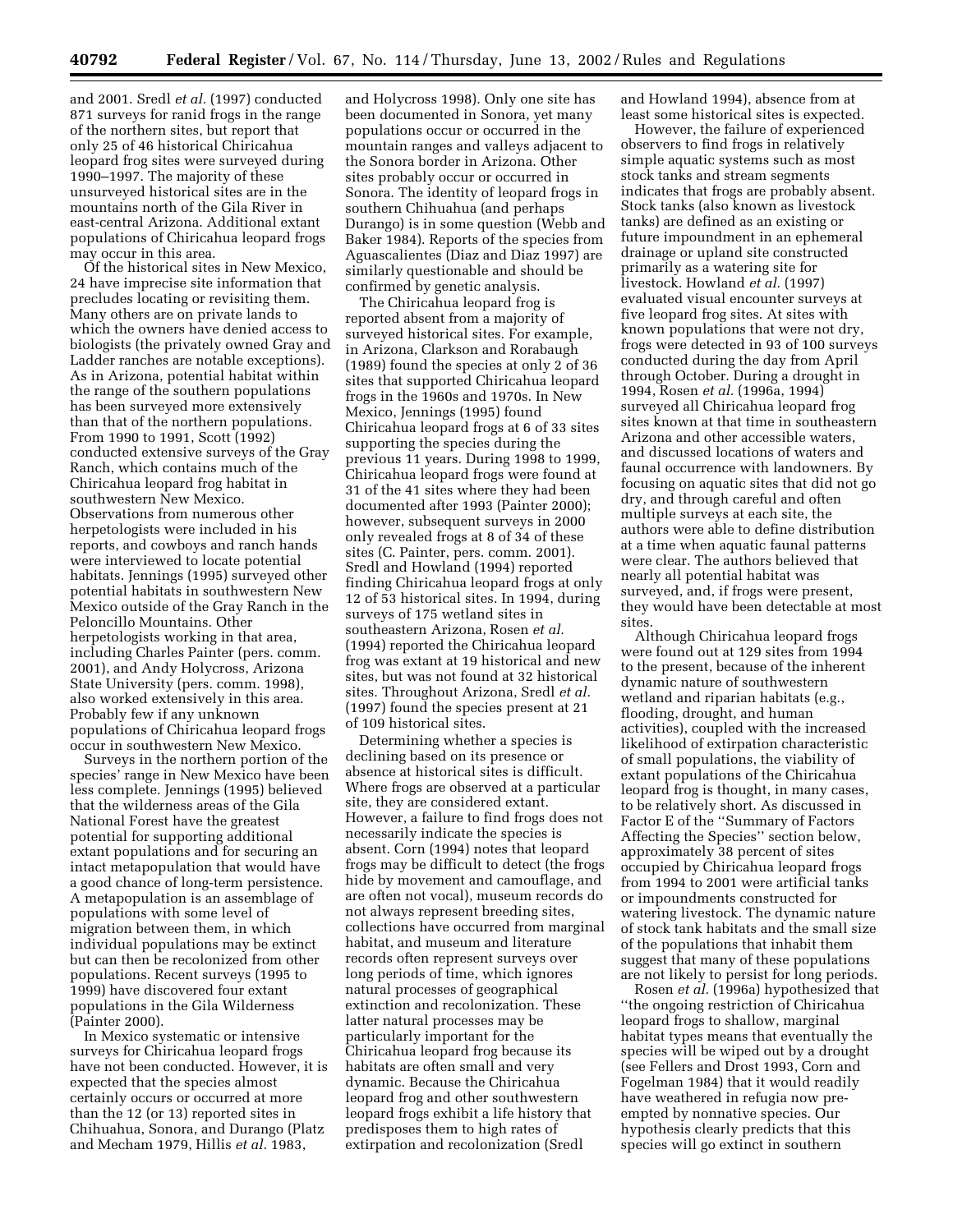Arizona, and probably elsewhere, unless appropriate action is taken.'' In New Mexico, Painter (1996) reported similar findings: ''*Rana chiricahuensis* is rapidly disappearing from southwest New Mexico (Jennings 1995, pers. obs.). Unless these unexplainable trends are quickly reversed, I expect the species to be extirpated from 90 to 100 percent of its former range in New Mexico within the next decade.''

Although survey data strongly suggest that the species is absent from more than 75 percent of historical sites (Painter 2000, Sredl *et al.* 1997, Jennings 1995), we include here further analysis to investigate whether extirpations represent natural fluctuations or longterm declines caused by human impacts (Blaustein *et al.* 1994, Pechman *et al.* 1991).

Numerous studies indicate that declines and extirpations of Chiricahua leopard frogs are at least in part caused by predation and possibly competition by nonnative organisms, including fishes in the family Centrarchidae (*Micropterus* spp., *Lepomis* spp.), bullfrogs (*Rana catesbeiana*), tiger salamanders (*Ambystoma tigrinum mavortium*), crayfish (*Oronectes virilis* and possibly others), and several other species of fishes, including, in particular, catfishes (*Ictalurus* spp. and *Pylodictus oliveris*) and trout (*Oncorhynchus* spp. (=*Salmo*) and *Salvelinus* spp.) (Fernandez and Rosen 1998, Rosen *et al.* 1996a, 1994; Snyder *et al.* 1996; Fernandez and Bagnara 1995; Sredl and Howland 1994; Clarkson and Rorabaugh 1989). For instance, in the Chiricahua region of southeastern Arizona, Rosen *et al.* (1996a) found that almost all perennial waters investigated that lacked introduced predatory vertebrates supported Chiricahua leopard frogs. All waters except three that supported introduced vertebrate predators lacked Chiricahua leopard frogs. The authors noted an alarming expansion of nonnative predatory vertebrates over the last two decades. In the Chiricahua region, Chiricahua leopard frogs were primarily limited to habitats subject to drying or near drying, such as stock tanks. These habitats are not favored by nonnative predatory fishes and bullfrogs, but because they are not stable aquatic habitats they are marginal for leopard frogs (Rosen *et al.* 1994).

Additional evidence that the observed absence of Chiricahua leopard frogs from historical sites is not the result of a natural phenomenon emerges from analysis of regional occurrence. If the extirpation of the Chiricahua leopard frog was a natural consequence of metapopulation dynamics or other

population level processes, then an observer would not expect to find the species absent from large portions of its range. Rather, Chiricahua leopard frogs might be absent from some historical sites, but would still be found at other new or historical sites in the region. In New Mexico, Painter (2000) reported that, with the possible exception of the Yaqui River drainage, extant Chiricahua leopard frog populations occur in each of the six major drainages where the species was found historically (Tularosa/San Francisco, Mimbres, Alamosa/Seco/Rio Grande, Gila, Playas, and Yaqui). However, occurrence of the frog in these drainages is characterized by few, mostly small, isolated populations. Populations in the Playas drainage are probably limited to two introduced populations in steep-sided livestock tanks from which frogs cannot escape (Painter 2000). The species was not found on the mainstem, Middle Fork, or East Fork of the Gila River, where the species occurred historically at many sites.

In Arizona, the species is still extant in seven of eight major drainages of historical occurrence (Salt, Verde, Gila, San Pedro, Santa Cruz, Yaqui/Bavispe, and Magdalena river drainages), but appears to be extirpated from the Little Colorado River drainage on the northern edge of the species' range. Within the extant drainages, the species was not found recently in some major tributaries and/or from river mainstems. For instance, the species was not reported from 1995 to the present from the following drainages or river mainstems where it historically occurred: White River, West Clear Creek, Tonto Creek, Verde River mainstem, San Francisco River, San Carlos River, upper San Pedro River mainstem, Santa Cruz River mainstem, Aravaipa Creek, Babocomari River mainstem, and Sonoita Creek mainstem. In southeastern Arizona, no recent records (1995 to the present) exist for the following mountain ranges or valleys: Pinaleno Mountains, Peloncillo Mountains, Sulphur Springs Valley, and Huachuca Mountains. Moreover, the species is now absent from all but one of the southeastern Arizona valley bottom cienega complexes. The Chiricahua leopard frog is known or suspected to have been historically present, and at least in some cases, very abundant (Wright and Wright 1949) in each major southeastern Arizona valley bottom cienega complex. It is thought to be breeding in small numbers in the Empire Cienega, but is absent as a breeding species from all others, including Arivaca Cienega, upper Santa Cruz Valley cienegas, Babocomari

Cienega, marshy bottoms of the upper San Pedro River, Whitewater Creek and Hooker Cienega in the Sulphur Springs Valley, Black Draw and associated cienegas, and San Simon Cienega. Three frogs were recently observed at the O'Donnell Creek cienega, but these appear to be immigrants from nearby populations (P. Rosen, pers. comm. 2000). These large, valley bottom cienega complexes may have supported the largest populations in southeastern Arizona, but are now so overrun with nonnative predators that they do not presently support the Chiricahua leopard frog in viable numbers (Rosen *et al.* in press). These apparent regional extirpations provide further evidence that the species is disappearing from its range. Once extirpated from a region, natural recolonization of suitable habitats is unlikely to occur in the near future.

Where the species is still extant, sometimes several small populations are found in close proximity, suggesting metapopulations are important for preventing regional extirpation (Sredl *et al.* 1997). Disruption of metapopulation dynamics is likely an important factor in regional loss of populations (Sredl *et al.* 1997, Sredl and Howland 1994). Chiricahua leopard frog populations are often small and their habitats are dynamic, resulting in a relatively low probability of long-term population persistence. However, if populations are relatively close together and numerous, extirpated sites can be recolonized.

Human disturbances can result in increased rates of extinction and decreased rates of recolonization. If the extinction rate for a given population exceeds the colonization rate, that population will go extinct (Hanski 1991). Various human impacts (see ''Summary of Factors Affecting the Species'' section) can result in increased extinction rates and increased isolation of populations within a metapopulation with resulting decreased colonization rates. In addition, big rivers, cienega complexes, lakes, and reservoirs that once probably supported large populations of Chiricahua leopard frogs, and were likely stable source populations for dispersal to smaller sites, are almost all inhabited by nonnative predators and thus are unsuitable as habitat for this species (Sredl *et al.* 1997, Rosen *et al.* 1996a, Sredl and Howland 1994). The currently extant smaller populations almost certainly exhibit greater extinction rates than these larger populations did historically, increasing the importance of metapopulations for maintaining viable populations or groups of frog populations. However, pathogens may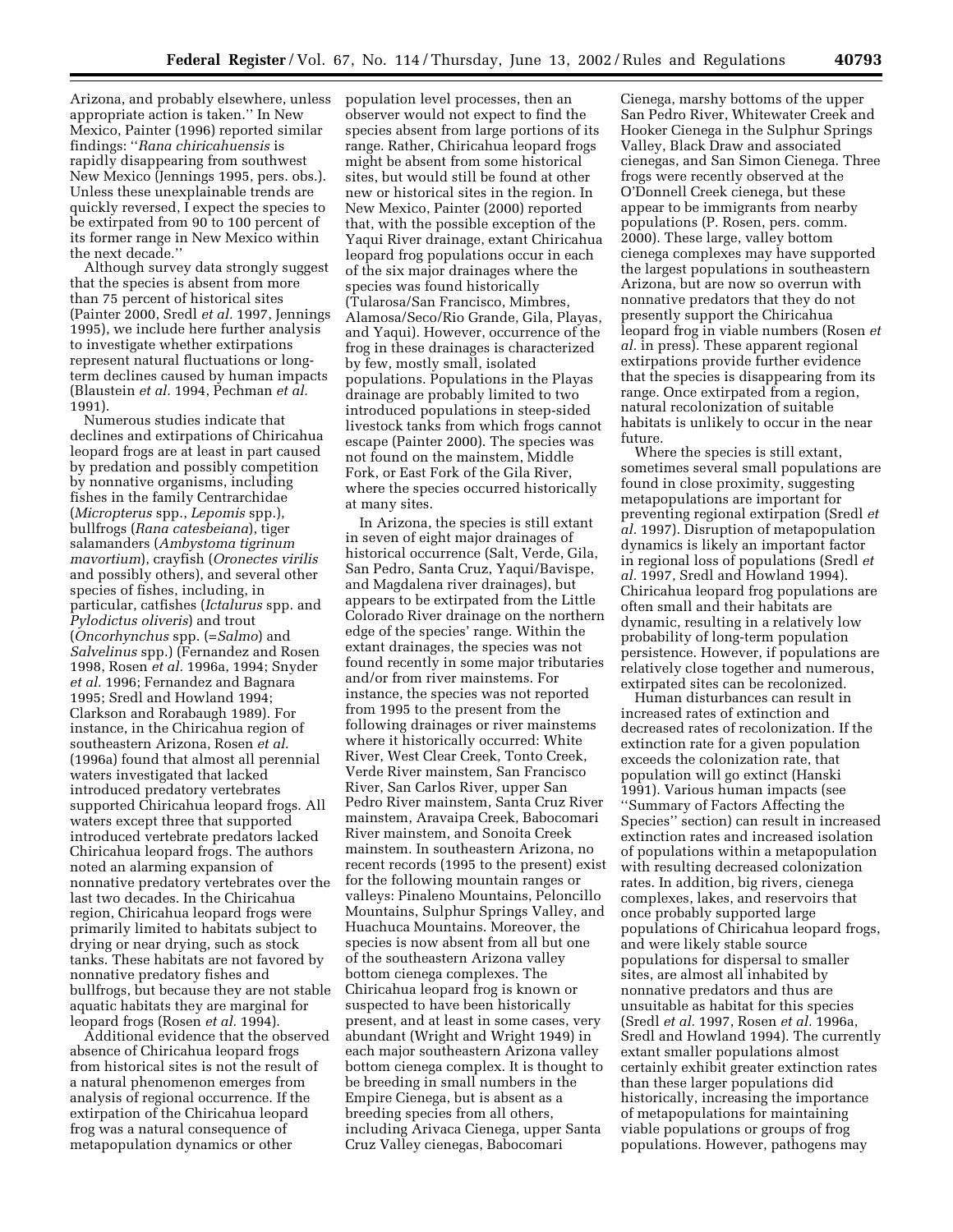counter some of the beneficial aspects of metapopulations. Once introduced into a metapopulation, a disease such as chytridiomycosis can spread to and eliminate groups of adjacent populations as frogs move between wetland sites. This is the most reasonable explanation of extirpation of the Chiricahua leopard frog from a metapopulation of stock tanks in New Mexico (Declining Amphibian Populations Task Force 1993, R. Jennings, pers. comm. 2000).

#### **Previous Federal Action**

Based on status information indicating the species was recently extirpated from historical sites (Clarkson *et al.* 1986, Clarkson and Rorabaugh 1989), the Chiricahua leopard frog was added to the list of category 2 candidate species with the publication of a comprehensive Notice of Review on November 21, 1991 (56 FR 58804). We also included the species as a category 2 candidate in the November 15, 1994, Notice of Review (59 FR 58982). Category 2 candidates were those taxa for which we had some evidence of vulnerability and threats, but for which we lacked sufficient data to support a listing proposal.

We elevated the Chiricahua leopard frog to category 1 candidate status on July 11, 1994. This change in the status of the species came too late to appear in the November 15, 1994, Notice of Review. Category 1 candidates were taxa for which we had on file sufficient information on biological vulnerability and threats to support proposals to list them as endangered or threatened, but for which preparation of listing proposals was precluded by higher priority listing actions.

Beginning with our February 28, 1996, Candidate Notice of Review (61 FR 7596), we discontinued the designation of multiple categories of candidates, and only those taxa meeting the definition for former category 1 candidates are now considered candidates for listing purposes. In the February 28, 1996, notice, we identified the Chiricahua leopard frog as a candidate species.

On June 10, 1998, we received a petition dated June 4, 1998, from the Southwest Center for Biological Diversity to list the Chiricahua leopard frog as endangered and to designate critical habitat for the species. In a letter dated July 7, 1998, we informed the petitioner that pursuant to the Service's July 1996 Petition Management Guidance, we consider candidate species to be under petition and covered by a ''warranted but precluded'' finding under section  $4(b)(3)(B)(iii)$  of the Act.

The petitioner filed a complaint for declaratory and injunctive relief with the Arizona District Court on August 25, 1999, which asked the court to require the Secretary of the Interior to take action on the petition. We published the proposed rule to list the Chiricahua leopard frog in the **Federal Register** on June 14, 2000 (65 FR 37343). In that same rule we also published a proposed special rule that we are finalizing as discussed below.

On August 29, 2001, the Service announced a settlement agreement in response to litigation by the Center for Biological Diversity, the Southern Appalachian Biodiversity Project, and the California Native Plant Society. Terms of the agreement require that we submit to the **Federal Register**, on or before June 6, 2002, a final listing and critical habitat decision for the Chiricahua leopard frog. This agreement was entered by the court on October 2, 2001 (*Center for Biological Diversity, et al.* v. *Norton,* Civ. No. 01–2063 (JR) (D.D.C.)).

#### **Special Rule**

Concurrently with publication of this final rule to list the Chiricahua leopard frog as threatened, we are publishing a special rule under section 4(d) of the Act to amend regulations at 50 CFR 17.43. The special rule replaces the Act's general prohibitions against take of the Chiricahua leopard frog with special measures tailored to the conservation of the species on all non-Federal lands. Through the maintenance and operation of the stock tanks for cattle, habitat is provided for the leopard frogs, hence there is a conservation benefit to the species. Under the special rule, take of Chiricahua leopard frog caused by livestock use of or maintenance activities at livestock tanks located on private, State, or Tribal lands would be exempt from section 9 of the Act. See Summary of Factors for more information on take. As noted above, a livestock tank is defined as an existing or future impoundment in an ephemeral drainage or upland site constructed primarily as a watering site for livestock. The rule targets tanks on private, State, and Tribal lands to encourage landowners and ranchers to continue to maintain these tanks as they provide habitat for the frogs. Livestock use and maintenance of tanks on Federal lands will be addressed through the section 7 process. When a Federal action, such as permitting livestock grazing on Federal lands, may affect a listed species, consultation between us and the action agency is required pursuant to section 7 of the Act. The

conclusion of consultation may include mandatory changes in livestock programs in the form of measures to minimize take of a listed animal or to avoid jeopardizing the continued existence of a listed species. Changes in a proposed action resulting from consultations are almost always minor. (See our response to Issue 8 and Factor A in the Summary of Factors for further discussion.)

#### **Summary of Comments and Recommendations**

In the June 14, 2000, proposed rule and associated notifications, we requested that all interested parties submit factual reports or information that might contribute to the development of this final rule. The comment period for the proposed rule was initially open from June 14 through September 12, 2000. In a September 27, 2000, **Federal Register** notice (65 FR 58032), we reopened the comment period from September 27 through November 13, 2000, announced two public hearings, and clarified the proposed special rule that accompanied the proposed rule. We contacted four peer reviewers; appropriate elected officials from State, Federal, and local governments; Mexican, Tribal, Federal, and State agencies; county and city governments; scientific organizations; and other interested parties and requested that they comment. We published legal notices in the following newspapers announcing the proposal and inviting comment: Arizona Business Gazette (July 6, 2000), Tucson Citizen (June 28, 2000), Arizona Daily Star (June 28, 2000), Albuquerque Journal (June 28, 2000), Albuquerque Tribune (June 28, 2000), Sierra Vista Herald (June 27, 2000), Bisbee Daily Review (June 27, 2000), Silver City Daily Press (June 26, 2000), and the White Mountain Independent (June 30, 2000). To announce the reopening of the comment period, public hearings, and the clarification of the special rule, we published legal notices in the Arizona Republic (October 5, 2000), Tucson Citizen (October 2, 2000), Arizona Daily Star (October 2, 2000), Sierra Vista Herald (September 29, 2000), Bisbee Daily Review (September 29, 2000), Silver City Daily Press (September 28, 2000), and White Mountain Independent (October 3, 2000). We received 23 comment letters. Nine of these opposed, seven supported, and seven were neutral on the proposed listing action. The breakdown of the comments included two from Federal agencies, two from State agencies, one from a County, ten from organizations or corporations, and eight from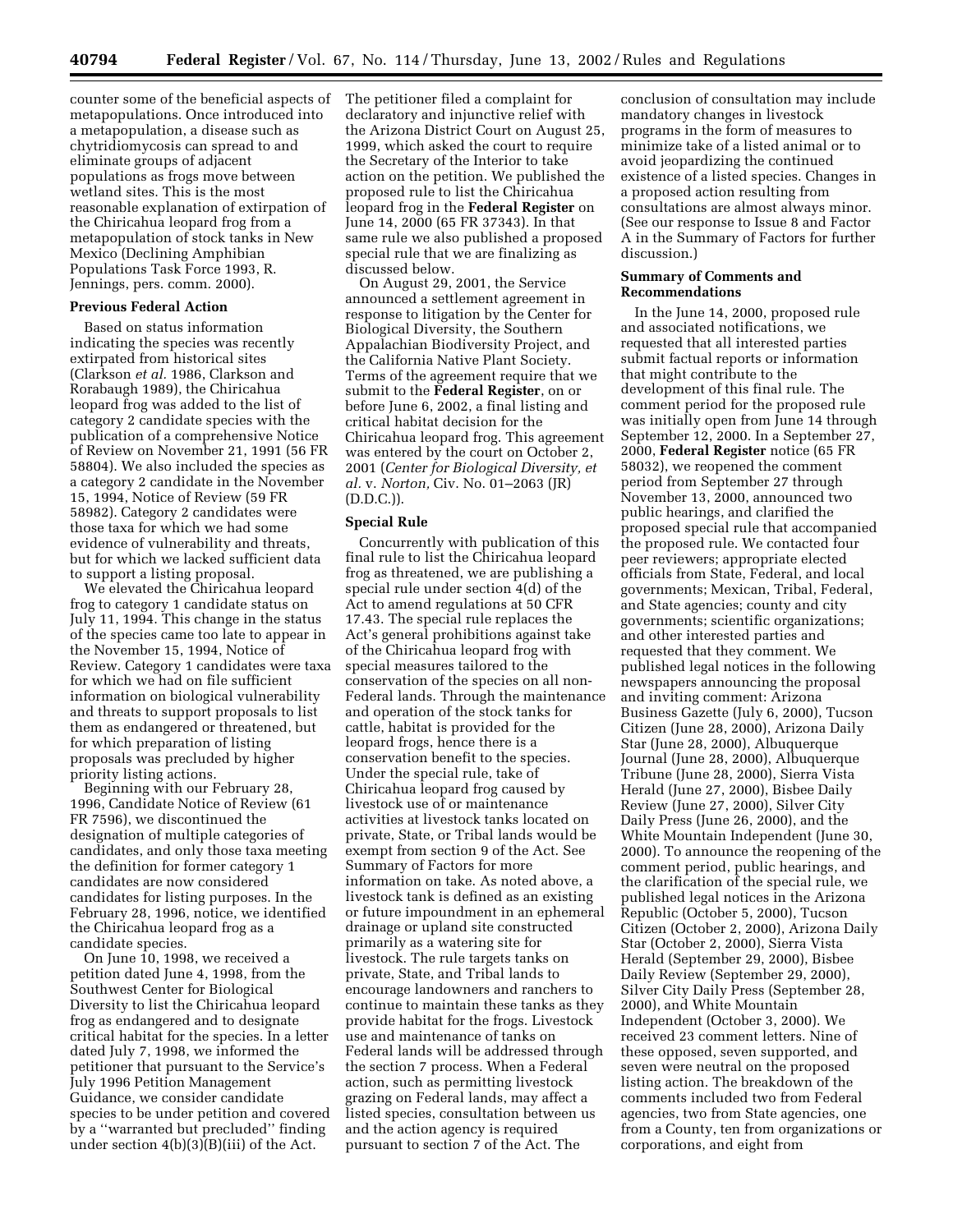individuals. These included the letters from the four peer reviewers (two from State agencies and two from individuals). We also received 11 requests for public hearings. In response to those requests, public hearings were held in Silver City, New Mexico, on October 10, 2000, and in Bisbee, Arizona on October 11, 2000. Thirteen people attended the hearing in Silver City, during which four individuals and two representatives of organizations provided oral comments. Six people attended the hearing in Bisbee; two individuals provided oral comments. In total, four of the commenters at the hearings supported and one opposed listing, and three provided additional information or asked questions.

We updated the final rule to reflect comments and information we received during the comment period. We address opposing comments and other substantive comments concerning the rule below. Comments of a similar nature or point are grouped together (referred to as ''Issues'' for the purpose of this summary) below, along with our response to each.

*Issue 1:* The frog should be protected under a conservation agreement in lieu of listing. Several commenters commented that the Chiricahua leopard frog would be better protected under a conservation agreement in lieu of listing as threatened. Commenters noted that conservation efforts are underway for the species in several areas that could serve as models for conservation strategies and agreements, and that ranchers and others are more likely to work with the Service on conservation if the species is not listed.

*Response:* Valuable conservation efforts have been undertaken for the Chiricahua leopard frog in Arizona on the Tonto National Forest near Young (Sredl and Healy 1999), in the San Bernardino Valley (Rosen and Schwalbe 2000; Biology 150, Douglas High School 1998), and Buenos Aires National Wildlife Refuge (Schwalbe and Rosen 2001, Schwalbe et al. 2000), and in New Mexico on the Mimbres River, as described in the proposed rule. As mentioned by the commenters, these efforts are models for future conservation of the species and we encourage the development of similar efforts elsewhere within the range of the frog. However, a conservation agreement is unlikely to preclude the need to list this particular species for several reasons. Conservation agreements are most effective when there is a good understanding of the relationship between habitat management and maintenance of the species, and of the specific management needed to

conserve it. As discussed in the ''Background'' section, the Chiricahua leopard frog is declining, but the causes of the declines are not always clear. Finding solutions to two of the primary identified causes of decline, disease and predation by introduced organisms, will not be easy, and will likely involve considerable research. Implementing solutions will likely require considerable corrective or restorative actions. However, at this time we do not know how to address these serious threats on a landscape scale. If other factors, such as climate change, UV–B radiation, acid rain, or airborne contaminants from copper smelters in Mexico, are contributing to the decline of the species, these are also threats for which we have no easy solution, and which could not be addressed adequately in a conservation agreement. Furthermore, funding is not available to research, develop, and coordinate comprehensive solutions to problems facing this species, let alone implement them throughout the species' extensive range. The primary goal of a conservation agreement, whether it be a candidate conservation agreement with assurances for private or State landowners, or conservation agreements with Federal agencies, should be to reduce threats to a species to a point where listing is not needed. That goal is not achievable at this time. To conclude, a conservation agreement in lieu of listing is not appropriate for the Chiricahua leopard frog for the following reasons: (1) Our knowledge of why populations have declined or disappeared is incomplete, (2) we do not know how to alleviate some of the major identified threats, and (3) only limited resources are available to develop or implement needed management. We commit to continue our efforts to work with landowners and encourage involvement in conservation efforts for the frog.

*Issue 2:* The special rule should be clarified and expanded. One commenter suggested that the special rule be expanded to include an exemption from section 9 of the Act for management and operation of, and sport fishery and angling in, all artificial and managed water bodies on all State and Federal lands. Another commenter requested that the special rule be extended to ''acequias,'' which is a name used for historical irrigation headwaters and ditches in New Mexico. Other commenters asked that we extend the rule to livestock tanks on State and Federal lands, as well as private and Tribal lands.

*Response:* Extension of the rule to sport fisheries management and angling in waters occupied or potentially occupied by the Chiricahua leopard frog is also not appropriate. Special rules may be issued by the Secretary of the Interior pursuant to section 4(d) of the Act when such regulation is deemed ''necessary and advisable to provide for the conservation of the species.'' Predation by nonnative fishes, some of them sport fish, is a potential threat to the Chiricahua leopard frog. Extension of the special rule to sport fisheries management and angling would thus not be consistent with the conservation needs of the Chiricahua leopard frog and with section 4(d) of the Act. Extension of the special rule to acequias is not necessary because the only known current or historical occurrence of a Chiricahua leopard frog in or near an acequia is at a spring in the headwaters of an acequia located on Bureau of Land Management lands in Sierra County, NM. Any work at this site must be approved by the Bureau of Land Management, and therefore is a Federal action that would be evaluated in consultation pursuant to section 7 of the Act. As a result, coverage for acequias under the special rule would be duplicative from a regulatory perspective.

We published a **Federal Register** notice (65 FR 58032) on September 27, 2000, clarifying that the proposed special rule extends to operation and maintenance of livestock tanks on private, State, and Tribal lands. Extension to tanks or other bodies of water on Federal lands is unnecessary and would be duplicative from a regulatory perspective because the section 7 consultation process in the Act is designed to efficiently evaluate effects to listed species for projects such as stock tanks, and authorize take, if appropriate, via an incidental take statement in a biological opinion. Since the Chiricahua leopard frog was proposed for listing, we have conducted a number of section 7 conferences with the Forest Service in regard to grazing in Chiricahua leopard frog habitat. None of these conferences have concluded that grazing would jeopardize the continued existence of the Chiricahua leopard frog. Where grazing would affect occupied habitat we have in some cases anticipated that take of Chiricahua leopard frogs would occur, and included measures to minimize that take. These measures have included, for instance, guidelines for stock tank maintenance, guidelines for cleaning or drying equipment and gear used at one tank before using it at another tank as a means of preventing disease transmission, and preconstruction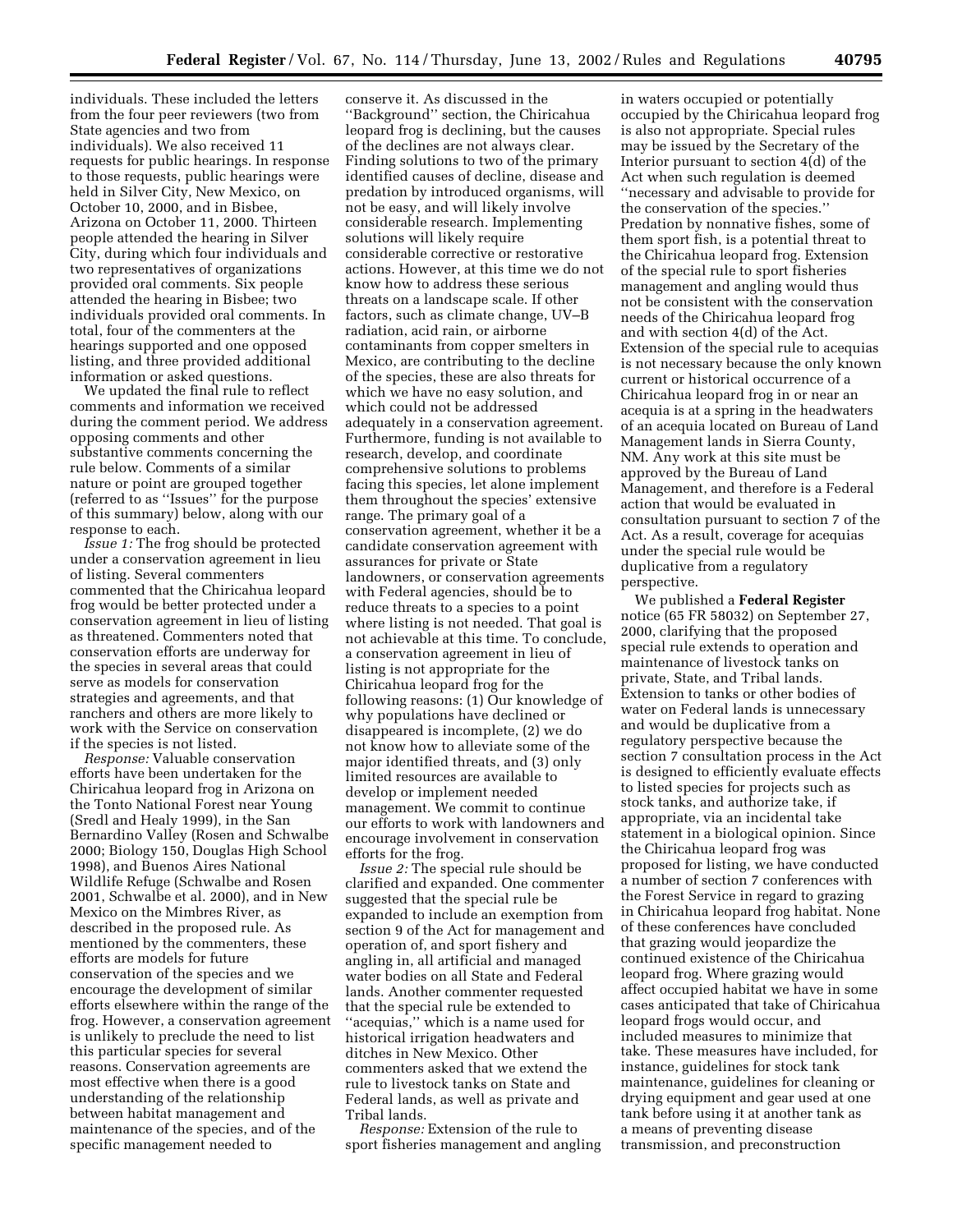surveys for frogs in areas to be affected by range improvement projects. In no case have we required changes in stocking rates, use of pastures, or utilization rates, or made other major modifications to livestock operations during the section 7 process.

*Issue 3:* In the proposed rule we solicited comment on the desirability of issuing a special rule that would exempt activities associated with conservation plans that promote recovery from the section 9 take prohibitions, so long as the plans are approved by us and the appropriate State game and fish agency. Two commenters believed that extending the special rule to these circumstances would be beneficial and would likely promote recovery efforts.

*Response:* We did not expand the special rule to provide coverage for conservation plans. A multi-party conservation agreement exists for this species that promotes recovery and was approved by us and AGFD; thus, it could serve as a model conservation plan element of a special rule. We want to encourage to the fullest extent possible cooperative conservation planning and implementation such as the efforts described above. However, we believe we can provide technical assistance, all necessary permits, and in many cases, limited funding to support these activities in the absence of a special rule. For example, we are providing funding through AGFD for development of a safe harbor agreement to address conservation planning by the Malpai Borderlands Group in southeastern Arizona and southwestern New Mexico. In summary, coverage of conservation planning under the special rule is not needed to allow current efforts to proceed and to promote and permit future conservation.

*Issue 4:* One commenter noted that the taxonomy of the Ramsey Canyon leopard frog is in question, and it could be subsumed into *Rana chiricahuensis.*

*Response:* If a peer-reviewed paper is published in a scientific journal that subsumes that species into *Rana chiricahuensis,* we will promptly work with our partners in that conservation agreement to put in place safe harbor agreements, habitat conservation plans, and other regulatory tools as needed to maintain the successful continuity of the program and ensure our partners do not face legal vulnerability as a result of their efforts to conserve this frog.

*Issue 5:* Information is inadequate to support listing the Chiricahua leopard frog. Several commenters believed that the status information on the Chiricahua leopard frog is inadequate to support listing the species as threatened. Commenters pointed to numerous

places in the proposed rule where we state that specific factors *may* be a threat, but few if any supportive data exist. Several commenters believed surveys were inadequate to quantify whether declines have occurred. They believed the frog could occur at many unsurveyed sites, particularly on private lands, and thus not be in danger of extinction. Commenters noted that over 12,000 stock tanks are located within watersheds occupied by the frog in Arizona, and over 10,000 in New Mexico, but only several dozen have been surveyed. One commenter questioned the qualifications of researchers cited, and others stated the listing should be based on peerreviewed science. One commenter thought systematic or intensive surveys must be conducted in Mexico prior to listing. Another asked if studies had been completed to determine whether observed declines in Chiricahua leopard frog populations are natural fluctuations or long-term trends.

*Response:* Chiricahua leopard frogs are difficult to identify, thus some survey data may be in error. The data standard upon which a listing decision must be based is stated at section 4(b)(1)(A) of the Act: Listings shall be made ''solely on the basis of the best scientific and commercial data available.'' In evaluating the status of the Chiricahua leopard in the proposed rule, the preferable data to use is found in peer-reviewed scientific journals, followed by other peer-reviewed published or unpublished reports, non peer-reviewed reports by experts on the species, other reports available to us, and personal communications. For the development of this rule, the reliedupon information consisted mostly of peer-reviewed reports, most of which are unpublished. In some cases the best information available was personal communications with experts on the species. Relatively few peer-reviewed scientific journal articles have been published specifically about the status of the Chiricahua leopard frog.

Although few peer-reviewed journal articles are available, there is a wealth of information about declines and, to a lesser extent, causes of decline of the Chiricahua leopard frog in the United States. Historical distribution was wellexplored, particularly in the 1960s and 1970s, when researchers were sorting out the taxonomy of southwestern leopard frogs (Pace 1974, Platz and Platz 1973, Mecham 1968). This intensive work occurred in the context of nearly 100 years of collections in Arizona and New Mexico, resulting in leopard frogs being well-represented in museum collections (Rosen *et al.* 1996b, Fritts *et* 

*al.* 1984). Fritts *et al.* (1984) list 61 sites for Chiricahua leopard frog in New Mexico. Sredl *et al.* (1997) list 147 historic sites for Arizona.

Declines in southwestern leopard frogs and other ranid frogs were first noted in the 1970s (Hale and May 1983), and in the early 1980s an effort was initiated to document the decline and identify causes (Clarkson and Rorabaugh 1989, Rosen and Schwalbe 1988, Clarkson *et al.* 1986, Fritts *et al.* 1984). In 1990, AGFD hired a leopard frog projects coordinator, and since that time, the AGFD has devoted a full-time team of herpetologists to track the status and implement conservation of Arizona's ranid frogs. Status work accomplished from 1990 to 1997 by the AGFD in Arizona is summarized by Sredl *et al.* (1997), and included intensive frog inventories at 75 percent of historical Chiricahua leopard frog sites as well as many other wetland sites in Arizona. This work occurred at the same time others were searching for leopard frogs at new and historical Chiricahua leopard frog sites in Arizona (e.g. Rosen *et al.* 1996a&b, 1994, Snyder *et al.* 1996, Fernandez and Rosen 1996, Fernandez and Bagnara 1995, Zweifel 1995, Hale 1992, Clarkson and Rorabaugh 1991, Wood 1991).

In New Mexico, Scott (1992) thoroughly surveyed potential Chiricahua leopard frog habitats in southwestern New Mexico. Jennings (1995) surveyed 50 (82 percent) of the 61 historic sites identified by Fritts *et al.* (1984) as well as 22 other wetland sites. Additional surveys have been conducted since Jennings' work by New Mexico Department of Game and Fish, the Gila National Forest, Barney Tomberlin, Bureau of Land Management, the Animas Foundation, Andy Holycross, personnel at the Ladder Ranch, and others, as summarized in Table 4 of Painter (2000). Since the proposed rule was published, Forest Service biologists have become more aware of the species and have been looking for leopard frogs throughout the forests of Arizona and New Mexico. The surveys upon which this rule is based were conducted by qualified biologists, and the majority were by experts on the species.

In summary, more than 75 percent of the historical sites have been resurveyed for Chiricahua leopard frogs. Frogs were not found at more than 75 percent of those resurveyed sites. We acknowledge that the species probably occurs at some unsurveyed sites. However, the results of the historical site surveys present a convincing argument that the species is declining across its range in Arizona and New Mexico. Furthermore, every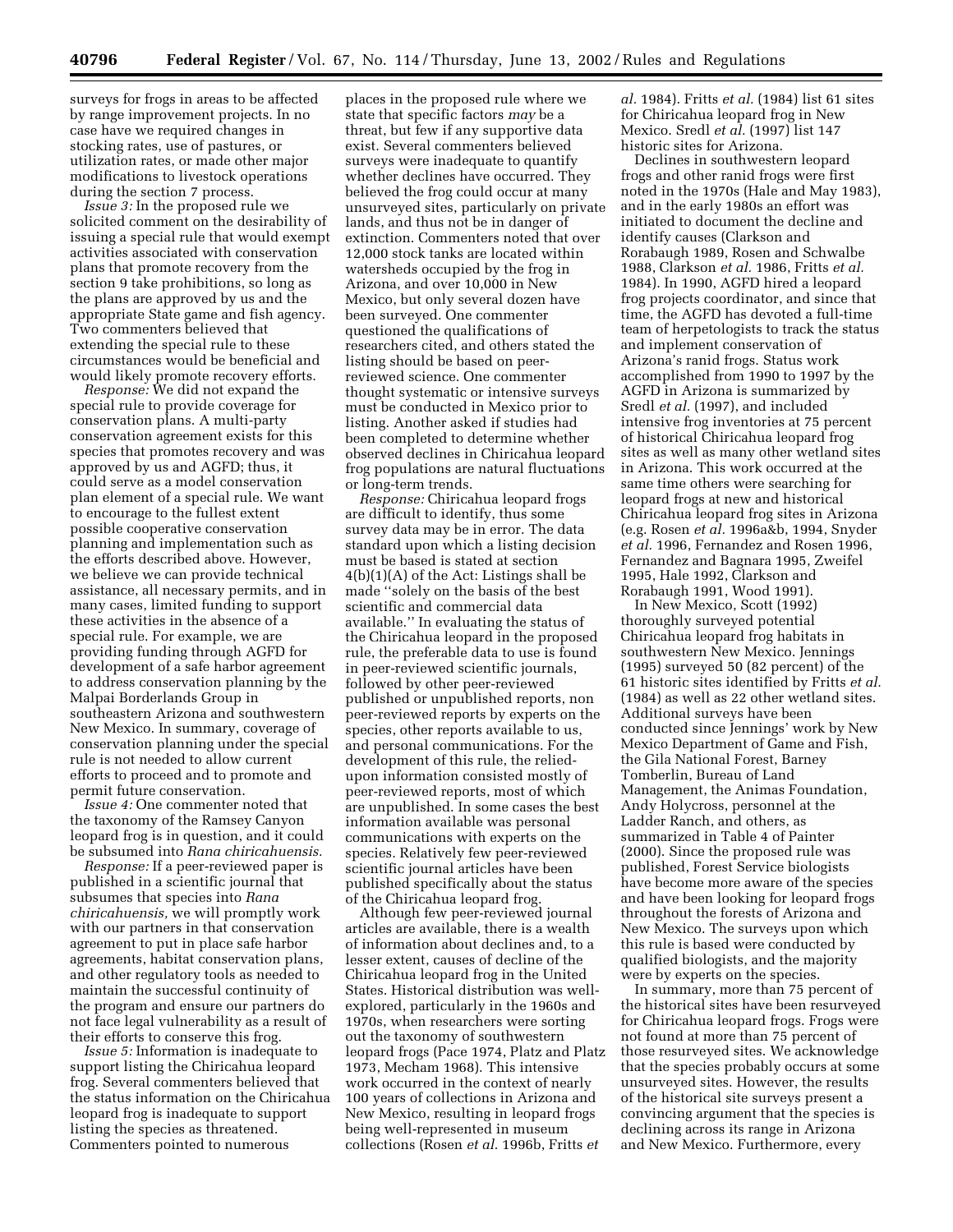recent report that discusses the status of the species concludes it is in decline. As discussed in the ''Background'' section, the frog's apparent disappearance from significant portions of its range argues that the declines are not the result of normal population fluctuations, but represent real, regional declines and loss of populations and metapopulations. Commenter's contention that only a small percentage of stock tanks in Arizona and New Mexico have been surveyed for Chiricahua leopard frogs is inaccurate. Many of the historical and new sites that have been surveyed for frogs are stock tanks. Also, only a small percentage of stock tanks have any potential to support populations of this frog. These are stock tanks within the range of the frog, from 1,000 to 2,710 m (3,280–8,890 ft) in elevation, and which hold water most of the time. Surveys for frogs have focused on this category of stock tank. The potential for finding many new populations on private lands is small, because most of the habitat and potential habitat of the Chiricahua leopard frog occurs on National Forests. Two of the most important private parcels within the range of the frog (Gray Ranch and Ladder Ranch in New Mexico) have been recently surveyed for frogs.

Commenters accurately identified a gap in our knowledge of the species' status in Mexico. As discussed in the ''Background'' section, limited surveys have been conducted in Mexico, and unresolved taxonomic questions and possible misidentification of frogs are apparent problems. However, declines or the causes of decline do not stop at the international boundary as shown by the fact that the Mexican Government considers the Chiricahua leopard frog a threatened species (Secretario de Desarrollo Social 1994). Our designation of the frog as a threatened species is consistent with the findings of Mexican biologists and the Mexican Government.

Commenters are also correct in stating that research into the causes of population loss and decline are incomplete, and compelling evidence linking declines with causal factors is often missing or speculative. However, as discussed in the ''Background'' section and the ''Summary of Factors Affecting the Species'' section, abundant data support the contention that populations of Chiricahua leopard frogs are eliminated by a variety of introduced, nonnative vertebrate and invertebrate predators, and that these predators are widespread in Arizona and New Mexico. However, Chiricahua leopard frogs have disappeared from many locations where nonnative

predators are absent and no other causes of extirpation are apparent. Chytridiomycosis has played a part in these mysterious declines, but a myriad of other causal factors may be involved as well. As a result, discussions of the threats to the species herein are appropriately and often punctuated by uncertainty qualifiers such as ''may'' and ''could.'' The fact that we cannot always identify the causes of decline does not negate a large body of evidence that the species is declining and threatened throughout a significant portion of its range, and thus warrants listing.

*Issue 6:* Peer reviews and regulatory compliance documents should be made available for public review and comment prior to making a listing decision. Several commenters stated that peer reviews and regulatory compliance documents should be made available to the public for review and comment before a final decision regarding listing.

*Response:* In accordance with policy promulgated July 1, 1994 (59 FR 34270), we solicited the expert opinions of four appropriate and independent specialists regarding this proposed rule. The purpose of such review is to ensure listing decisions are based on scientifically sound data, assumptions, and analyses, including input of appropriate experts and specialists. Our four peer reviewers submitted comments during the public comment periods. As stated in the proposed rule, these and other comments received were and still are available for public review. Although, if individual respondents request that we withhold their home address or identity, we honor such requests to the extent allowable under the law. Public review and comment was and is possible, but any such comments would need to have been submitted during a comment period to be included in the administrative record and considered in our listing decision. We frequently reopen comment periods if needed to include substantive comments in the administrative record; however, we did not receive any comments after the close of the second and last comment periods; thus there was no need to reopen the comment period.

In the issuance of rules under the Act we are required to ensure compliance with applicable regulations. Required determinations under these regulations were presented in the proposed rule for the Paperwork Reduction Act of 1995 and Civil Justice Reform Executive Order. Our determinations under these regulations were available for comment; however, we received no comments pertaining to them.

We also indicated in the proposed rule that we would publish an analysis of how the special rule complies with various laws and Executive Orders. However, these regulations and Executive Orders, which include the Small Business Regulatory Enforcement Fairness Act, the Regulatory Flexibility Act, Executive Order 12866 (Regulatory Planning and Review),Unfunded Mandates Reform Act, Executive Order 12630 (Takings Assessment), Executive Order 13132 (Federalism), and Executive Order 13211 (dealing with regulations that significantly affect energy supply, distribution, and use), address economic and other issues not related to science. Section 4(a) of the Act requires that listing decisions be made solely on the best scientific and commercial (i.e., trade) data available. Therefore Section 4(a) of the Act supersedes the Executive Orders and statutes listed above which would otherwise require the Service to consider economic and other aspects of the special rule as an integral part of the listing decision. As a result, Service policy, as outlined in the Endangered Species Listing Handbook, 1994, indicates that special rules being published contemporaneously with a listing do not include an analysis of these various laws and Executive Orders. Thus, the Service will not be publishing an analysis of how this special rule complies with these various laws and Executive Orders.

*Issue 7:* One commenter asked how the rule will affect the quality of the human environment, particularly how industry and recreation will be affected.

*Response:* This is a question typically addressed in National Environmental Policy Act (NEPA) documents. As stated herein and in the proposed rule, NEPA documents are not required in connection with regulations such as this adopted pursuant to section 4(a) of the Act.

*Issue 8:* Listing, even with adoption of the special rule, will unnecessarily burden or threaten the livelihood of ranchers and cattle operations. Several commenters were concerned that regulations put in place by listing the Chiricahua leopard frog would add additional burden to an already overregulated livestock industry. One commenter believed listing the frog would result in elimination of grazing on Federal lands. Another commenter was concerned that listing could result in different management of stock tanks on private versus Federal lands within the same ranch, causing management and resource conflicts. One commenter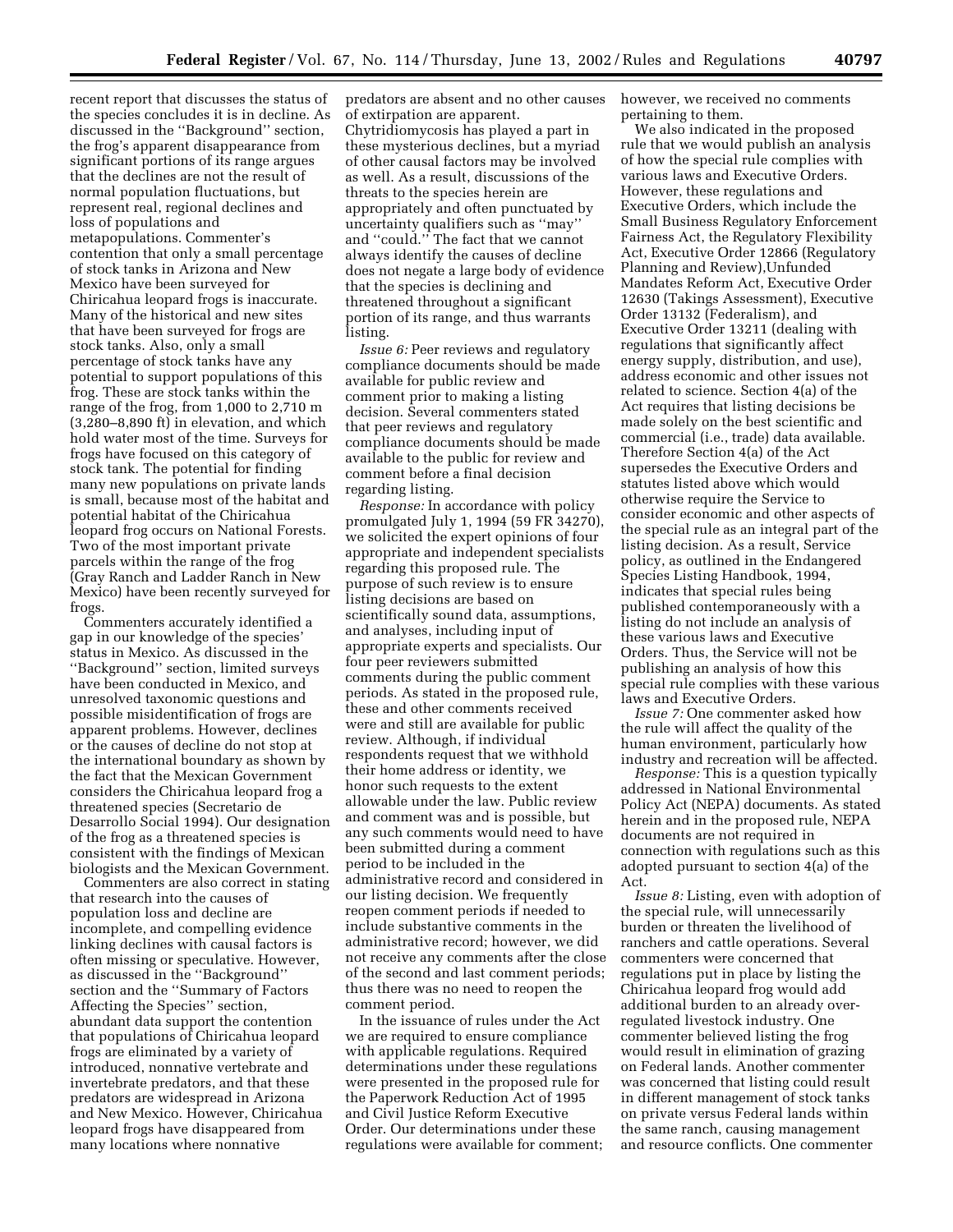was concerned that the rights of Federal livestock permittees are not guaranteed in the section 7 process.

*Response:* We recognize the importance of stock tanks as habitat for the Chiricahua leopard frog. Stock tanks are small earthen ponds created when a rancher builds up a barrier of soil to capture water from a small drainage area. These tanks would not have been built nor maintained without active grazing programs and viable ranches. Although livestock programs help create and maintain habitat, as discussed in the ''Summary of Factors Affecting the Species'' section, some adverse effects can occur from grazing programs, such as watershed degradation, riparian habitat loss, trampling of frogs, eggs, and tadpoles, and spread of disease. When a Federal action, such as permitting livestock grazing on Federal lands, may affect a listed species, consultation between us and the action agency is required pursuant to section 7 of the Act. The conclusion of consultation may include mandatory changes in livestock programs in the form of measures to minimize take of a listed animal or to avoid jeopardizing the continued existence of a listed species. Changes in a proposed action resulting from consultations are almost always minor. Since the Chiricahua leopard frog was proposed for listing, we have conducted a number of section 7 conferences with the Forest Service in regard to grazing in Chiricahua leopard frog habitat. None of these conferences have concluded that grazing would jeopardize the continued existence of the Chiricahua leopard frog. Where grazing would affect occupied habitat we have in some cases anticipated that take of Chiricahua leopard frogs would occur, and included measures to minimize that take. These measures have included, for instance, guidelines for stock tank maintenance, guidelines for cleaning or drying equipment and gear used at one tank before using it at another tank as a means of preventing disease transmission, and preconstruction surveys for frogs in areas to be affected by range improvement projects. In no case have we required changes in stocking rates, use of pastures, or utilization rates, or made other major modifications to livestock operations during the section 7 process.

We cannot predetermine the outcome of section 7 consultations, but because the Chiricahua leopard frog coexists with grazing throughout its range, we believe the likelihood of a biological opinion with a jeopardy conclusion is low. In those cases in which we anticipate that take of Chiricahua

leopard frogs would occur, any reasonable and prudent measures, along with terms and conditions, identified to minimize take cannot alter the basic design, location, scope, duration, or timing of an action and may involve only minor changes (50 CFR 402.14(i)(2)). A permittee can ensure that his or her rights and concerns in the section 7 consultation process are addressed to the maximum extent possible under the law by applying for applicant status with the action agency pursuant to 50 CFR 402.14. Applicant status guarantees permittees certain rights in the section 7 process, such as submitting information, having veto power over requests for extensions of the consultation period beyond 60 days, and reviewing and commenting on draft biological opinions.

In regard to grazing activities on non-Federal lands, the special rule provides an exemption from the section 9 take prohibitions for operation and maintenance of stock tanks. These are the ranching activities on non-Federal lands most likely to take a Chiricahua leopard frog. By providing this exemption, we acknowledge the importance of these tanks to the conservation of the species, and that populations of frogs can coexist with use and maintenance of the tanks. If other non-Federal ranching activities may result in take of Chiricahua leopard frogs, these activities may be permitted by the Service by issuance of an incidental take permit to the landowner pursuant to section 10(a)(1)(B) of the Act.

*Issue 9:* One commenter believed that our assertion in the proposed rule that tadpoles may be trampled by cattle is overly speculative.

*Response:* There are no observations of trampling that we are aware of with regard to grazing of cattle and Chiricahua leopard frogs. However, in southeastern Idaho, hundreds of metamorphosing western toads (*Bufo boreas*) were trampled when a large herd of sheep were driven through a pond that had dried 4 days earlier. The majority of the young toads at the pond were left dead or dying; however, at least some adult toads escaped injury by hiding under logs or in rodent burrows (Bartelt 1998). Nevertheless, we believe this observation from Idaho supports our contention that certain life stages of the Chiricahua leopard frog are probably trampled by cattle at livestock tanks and in other habitats where cattle have access to aquatic habitats used by this frog. Discussions in the ''Summary of Factors Affecting the Species'' section describe other ways that direct mortality of frogs may occur from livestock

grazing. Despite these potentially adverse effects from livestock grazing, we recognize the importance of stock tanks as providing additional habitat for the Chiricahua leopard frog and find that an overall conservation benefit occurs from the maintenance of these stock tanks. We do not believe that cattle trampling alone would lead to the extirpation of a population of Chiricahua leopard frogs.

*Issue 9:* We did not follow regulations pertaining to required notifications and public participation. One commenter stated that we did not provide notice of the proposed rule to State agencies and countries, or publish a summary in each area in which the frog occurs, in accordance with 16 U.S.C. 1533(b)(5). Another commenter believed we did not provide for adequate public participation in the rulemaking process, and criticized us for only providing 12 to 15 days notice of the public hearings. Commenters contend that hearings were held at night in driving rain storms, which was inconvenient, and notices of extension of the comment period included 2 deadline dates, which was confusing.

*Response:* Procedures for public participation and review in regard to proposed rules are defined at section 4(b)(5) of the Act, 50 CFR 424, the Administrative Procedure Act (5 U.S.C. 551 *et seq.*), and other applicable law. In response to commenters' specific comments, notice of publication of the proposed rule, which included a web address where the rule could be viewed or downloaded, was mailed on June 20, 2000, from our Phoenix Office to 149 agencies, organizations, and individuals, including 3 Arizona State agencies and 3 New Mexico State agencies, and a Federal and State agency in Mexico. Summaries of the proposed rule were published in the form of legal notices in 9 newspapers in Arizona and New Mexico, as described in the beginning of this section. We also provided news releases to newspapers and news services, and a number of newspaper articles were published describing the frog, its status, and the proposed rule. Similar notifications were provided for the reopening of the comment period.

Weather may have been a factor in the low turnout at the public hearing in Bisbee, AZ. As the commenter noted, heavy rain may have kept some people from coming, especially if they had to drive more than a few miles. In contrast, the weather in Silver City, NM, was good on the day of the hearing. We held the hearings in the evening (7:00–9:00 p.m.) because most people work or have other commitments during the day. The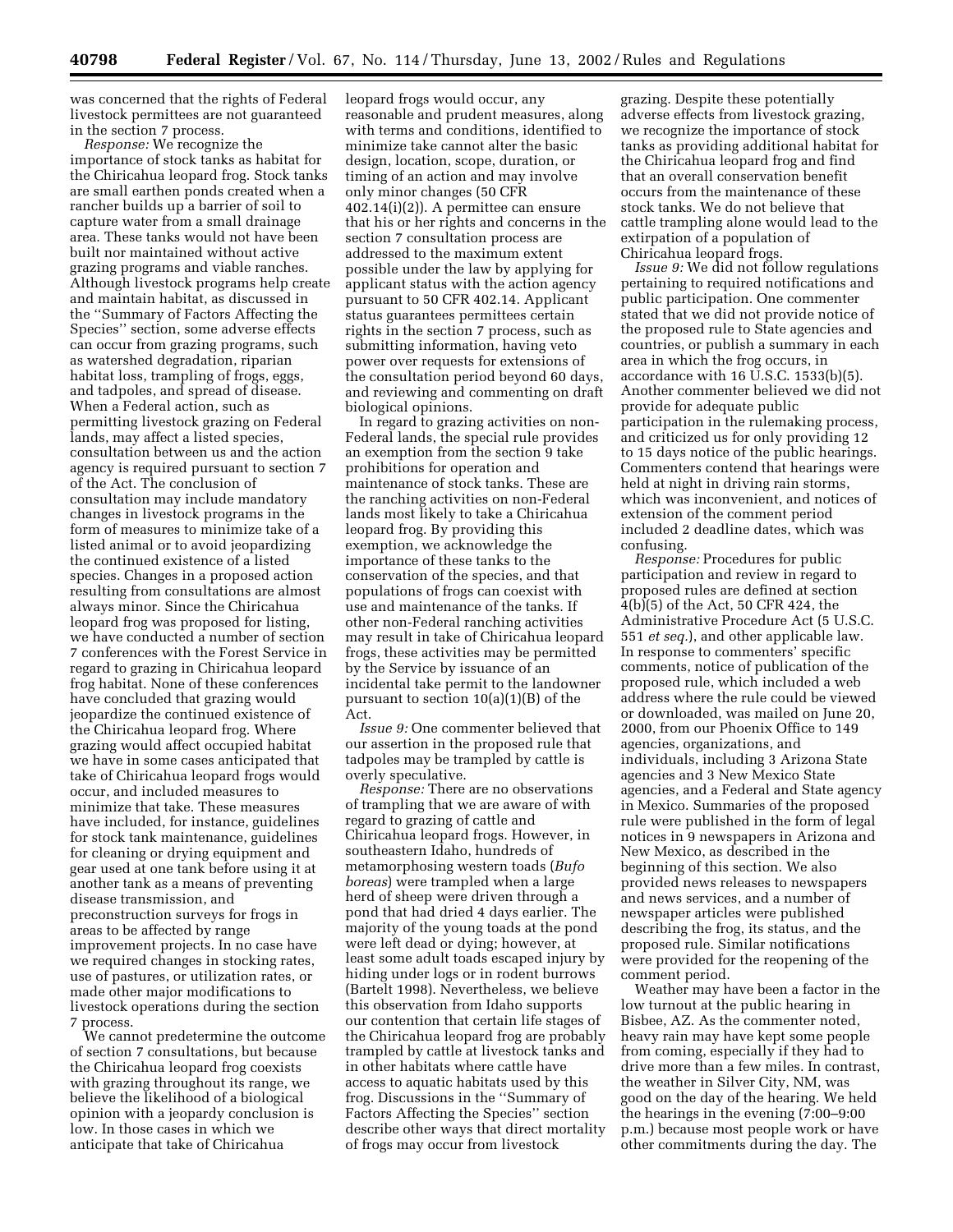September 27, 2000, **Federal Register** included two notices of the reopening of the comment period, announcement of the public hearings, and clarification of the special rule. The first stated the comment period was reopened until November 13, 2000; the second stated comments were due on October 27, 2000. We accepted comments until November 13, and we did not receive any comments after the close of the comment period. We made it clear at the public hearings and in the legal notices and news releases announcing the hearings that the comment period was open until November 13. We agree that this may have been confusing to some people, but if someone had only seen the **Federal Register** notice that comments were due October 27, and submitted comments in accordance with that incorrect notice, their comments were still accepted and entered into the administrative record.

Public notices were published in Bisbee, AZ, and Silver City, NM, 12 days prior to the public hearings in those cities. A **Federal Register** notice announcing the reopening of the comment period, the public hearing, and a clarification of the special rule was published 13 days prior to the hearing in Silver City and 14 days prior to the hearing in Bisbee. We believe on the whole the public had ample notice of the hearings and ample opportunity to comment on the rule, both orally at public hearings and in written comments. The Act only requires that one public hearing be held, if requested (section  $4(b)(5)(E)$ ). We held two hearings. Notification was provided both in the **Federal Register** and in newspaper notices in seven newspapers. We also sent a news release to 45 news outlets servicing communities in the historical range of the Chiricahua leopard frog, and we published articles on October 5, 2000, in Bisbee, AZ, and October 2, 2000, in Silver City, NM, announcing the hearings and discussing the proposed rule. On September 27, 2000, we mailed an announcement of the hearings, reopening of the comment period, and clarification of the proposed special rule to 163 individuals, organizations, and government agencies within the historical range of the frog. Furthermore, our regulations only requires a 60-day comment period on proposed rules (50 CFR 424.16 (c)(2)). The comment period on the Chiricahua leopard frog proposed rule was initially open for 120 days, and then reopened for 45 days, for a total of 165 days. In conclusion, we maintain that the public had ample opportunity to comment on the proposed rule, and ample

notification that comments were being solicited.

*Issue 10:* Critical habitat should be designated. Commenters stated that, without critical habitat, section 7 will only protect currently occupied habitat, which is insufficient for medium- or long-term survival of the species. One of our peer reviewers suggested we designate only the unoccupied major recovery areas as critical habitat. The reviewer argues that if only major, unoccupied recovery areas are designated as critical habitat, these areas and their recovery potential would be protected under the section 7 consultation regulations, but the location of occupied sites would not be revealed. The reviewer recommends several valley bottom cienega complexes and montane canyons in southeastern Arizona for designation as critical habitat.

*Response:* Our rationale for determining that designation of critical habitat is not prudent is grounded in the concern that publication of maps and locations of Chiricahua leopard frogs will increase threats of collection, vandalism, and disease transmission for this species (see the ''Critical Habitat'' section of this rule). These threats would only be a concern where the frog actually occurs.

The Chiricahua leopard frog is largely absent from rivers, springs, cienegas, and other valley wetlands, as well as many of the major montane canyons of southeastern Arizona. Historically, these areas were probably very important and may have contained the largest, most stable populations of the Chiricahua leopard frog in southeastern Arizona. Most are now dominated by nonnative predators that have apparently excluded the Chiricahua leopard frog (Rosen *et al.* in press, 1996a, 1994). This scenario has been repeated elsewhere within the range of the Chiricahua leopard frog.

Critical habitat is habitat that is essential to the conservation of the species (section 3 of the Act; see ''Critical Habitat'' section herein). Because of the presence of a variety of nonnative predators, most of the sites suggested by the reviewer for designation of critical habitat do not currently contain features that are essential to the conservation of the Chiricahua leopard frog. Whether these sites are capable of being restored is unknown. The presence of a variety of nonnative predators with very different life histories make restoration especially challenging. For example, although bullfrogs can be eliminated from small, simple aquatic systems (Schwalbe and Rosen 2001, Schwalbe *et al.* 2000), we currently do not know how to remove

them from large, complex aquatic systems. We also do not know how to control crayfish, even on a relatively small scale, and both the bullfrog and crayfish can live in, at least for a while, and disperse through terrestrial habitats. Our ability to control nonnative fish is better, but accomplishing fish control in a large system would be challenging, at best. A further problem would be preventing the reintroduction of these species, if we were successful at initially removing them. As a result, we do not know if the areas described by the reviewer can ever support Chiricahua leopard frogs in the future, and thus whether they are essential for the conservation of the species is questionable. If we were successful at eliminating nonnative predators and Chiricahua leopard frogs recolonized or were reestablished in these areas, then our concern about vandalism, collection, and disease transmission would extend to these areas, as well as the sites occupied today, and our rationale for not designating critical habitat in currently occupied sites would extend to these newly-occupied habitats.

In the absence of critical habitat designation, many of the areas referred to by the peer reviewer will be protected as a result of the presence of other critical habitat designations and listed species that require healthy riparian systems, special management that is typically extended to riparian and aquatic sites on Forest Service and Bureau of Land Management lands, and protection afforded by section 404 of the Clean Water Act and other regulations. In addition, if a site has potential to support Chiricahua leopard frogs, and the species may be present, a Federal action agency should still consult with us pursuant to section 7 of the Act if the actions of that agency may affect the survival or recovery of the frog via effects to its habitat.

In time, our ability to control nonnative predators should improve, and our understanding of the conservation needs of the Chiricahua leopard frog will be honed. The need for critical habitat will be revisited during preparation of a recovery plan for the species, and if new information becomes available suggesting designation of critical habitat is prudent, we may revisit a critical habitat designation at that time.

#### **Peer Review**

In accordance with our July 1, 1994 (59 FR 34270), Interagency Cooperative Policy on Peer Review, we requested the expert opinions of four independent specialists regarding pertinent scientific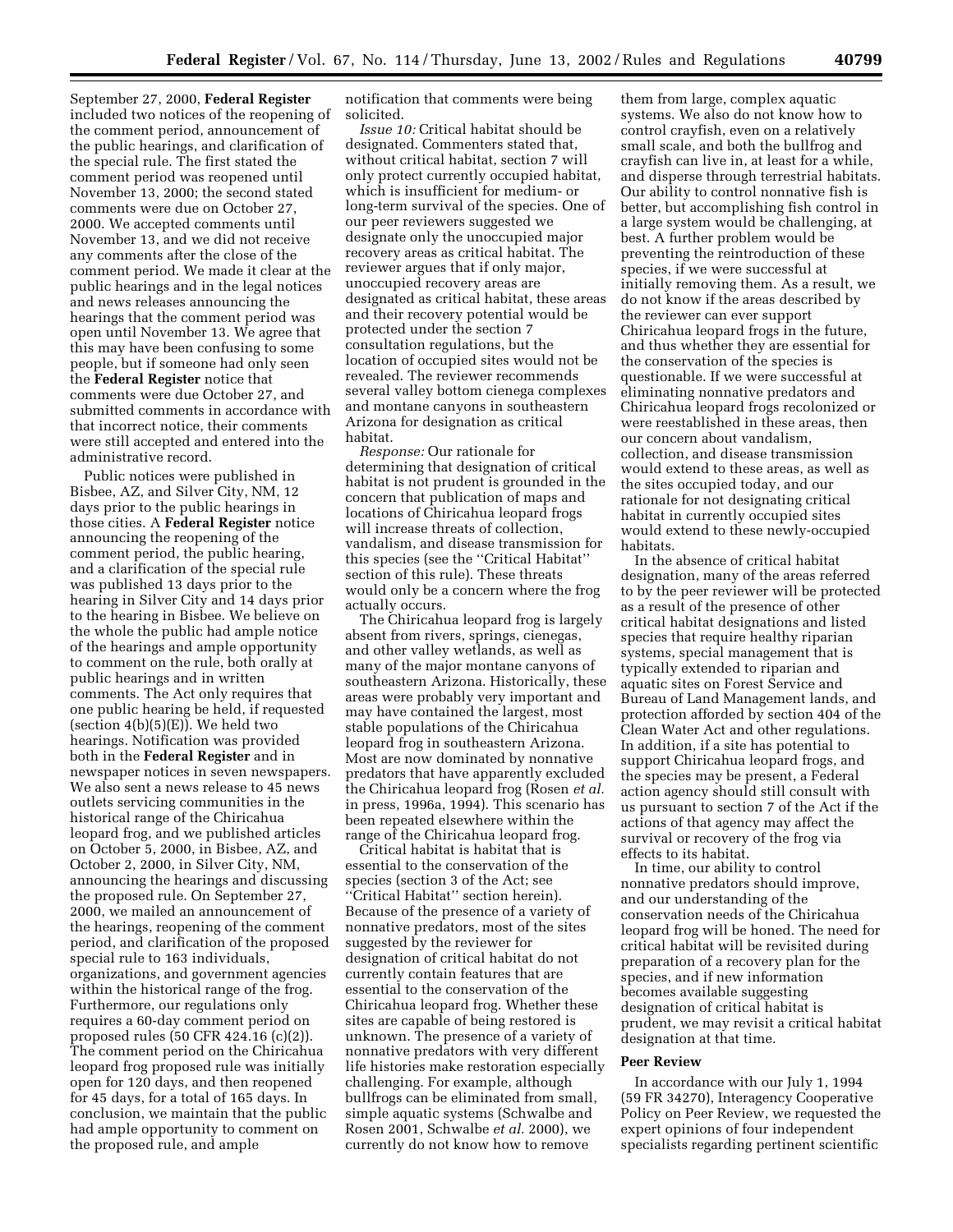or commercial data and assumptions relating to supportive biological and ecological information in the proposed rule. The purpose of such review is to ensure that the listing decision is based on scientifically sound data, assumptions, and analyses, including input of appropriate experts and specialists.

We requested four individuals who possess expertise on Chiricahua leopard frog natural history and ecology to review the proposed rule and provide any relevant scientific data relating to taxonomy, distribution, or to the supporting biological data used in our analyses of the listing factors. We received peer reviews from all entities (including AGFD). All agreed that the Chiricahua leopard frog is in decline over all or significant portions of its range and faces considerable threats where it still exists. AGFD favored conservation agreements over Federal listing as a means to recover the species; the other reviewers believed the frog should be listed as a threatened species. We have carefully considered and incorporated peer reviewers' comments into the final rule, as appropriate. We briefly summarize their observations below.

One of the peer reviewers recommended designation of critical habitat (that comment is addressed above); the other reviewers did not address critical habitat. One of the reviewers did not object to the special rule, two others supported it, and the fourth recommended expanding its scope (comment addressed above). Two of the peer reviewers provided documentation of recent die-offs or extirpations in New Mexico at three sites near Hurley and a fourth site on the Mimbres River. Chytridiomycosis was confirmed at one of the sites, and the pattern of decline at the other three suggests chytridiomycosis may be involved there as well. One of the reviewers emphasized that chytridiomycosis is emerging as a viable explanation for observed patterns of Chiricahua leopard frog declines. Small populations that are isolated, such as in remote stock tanks, may be less susceptible to contracting chytridiomycosis than large populations of frogs or individuals in metapopulations, in which the likelihood of disease transmission is much greater. This perspective tempers current thought that metapopulations are crucial to survival of the frog, but may help explain why Chiricahua leopard frog populations are often small and isolated, and why metapopulations are so rare. The reviewer notes further that the growth of chytrids is retarded

by warm waters, which may help explain why Chiricahua leopard frogs have persisted at some geothermal springs in New Mexico. One of the reviewers provided the following new survey data for New Mexico: during May to August 2000, the frog was found at only 8 of 34 sites at which the species had been found from 1994 to 1999. This same reviewer described two proposed mining projects in New Mexico that may adversely affect Chiricahua leopard frogs and their habitats.

#### **Summary of Factors Affecting the Species**

After a thorough review and consideration of all information available, we have determined that the Chiricahua leopard frog should be classified as a threatened species. We followed the procedures found at section  $4(a)(1)$  of the Act (16 U.S.C. 1531) *et seq.*) and regulations (50 CFR part 424) issued to implement the listing provisions of the Act. We may determine a species to be endangered or threatened due to one or more of the five factors described in section 4(a)(1). These factors and their application to the Chiricahua leopard frog (*Rana chiricahuensis* Platz and Mecham) are as follows:

A. *The present or threatened destruction, modification, or curtailment of its habitat or range.* Riparian and wetland communities throughout the range of the Chiricahua leopard frog are much altered and reduced in size compared to early- to mid-19th century conditions (Arizona Department of Water Resources 1994; Brown 1985; Hendrickson and Minckley 1984; Minckley and Brown 1982). Dams, diversions, groundwater pumping, introduction of nonnative organisms, woodcutting, mining, contaminants, urban and agricultural development, road construction, overgrazing, and altered fire regimes have all contributed to reduced quality and quantity of riparian and wetland habitat (Belsky and Blumenthal 1997; Wang *et al.* 1997; DeBano and Neary 1996; Bahre 1995; Brown 1985; Hadley and Sheridan 1995; Hale *et al.* 1995, Ohmart 1995; Stebbins and Cohen 1995; Hendrickson and Minckley 1984; Arizona State University 1979; Gifford and Hawkins 1978).

Many of these changes began before ranid frogs were widely collected or studied in Arizona and New Mexico. The Chiricahua leopard frog may have been much more widely distributed in pre-settlement times than is indicated by historical collections. Extant sites are generally located in stream and river drainage headwaters, springs, and stock

tanks. However, historical records exist for the Verde, San Pedro, Santa Cruz, and Gila Rivers, and the species is extant in the San Francisco and Mimbres Rivers in New Mexico and on the Blue River in Arizona. This suggests that it may have occurred in other major drainages such as the mainstems of the Salt, White, Black, and Little Colorado Rivers. The species is also now largely absent from valley bottom cienega complexes in southeastern Arizona, which likely contained large populations historically (Rosen *et al.* in press). Habitat degradation, diversions, loss or alteration of stream flows, groundwater pumping, introduction of nonnative organisms, and other changes are often most apparent on these larger drainages and cienega complexes (Sredl *et al.* 1997, State of Arizona 1990, Hendrickson and Minckley 1984).

Although the cumulative effect of such changes to its habitat is unknown, the extirpation of the Chiricahua leopard frog may have occurred in some major drainages and cienegas prior to its occurrence being documented. Large drainages connect many of the extant and historical populations and may have served as important corridors for exchange of genetic material. Riverine and cienega populations probably served as a source of frogs for recolonization if extirpations occurred within satellite populations (Sredl *et al.* 1997, Rosen *et al.* 1996a).

Beavers (*Castor canadensis*) likely promoted the creation of Chiricahua leopard frog habitat. The activities of beavers tend to inhibit erosion and downcutting of stream channels (Parker *et al.* 1985) and ponded water behind beaver dams is favored habitat for ranid frogs. However, beavers were extirpated from some areas by the late 1800s and are still not abundant or are extirpated from other areas where they were once common (Hoffmeister 1986). For example, in Arizona beavers are extirpated from the Santa Cruz River and, before recent reestablishments, were extirpated from the upper San Pedro River. Loss of this large mammal and the dams it constructed likely resulted in loss of backwaters and pools favored by the Chiricahua leopard frog.

These changes occurred before leopard frogs were widely collected; thus, hypotheses concerning correlations between extirpations of beaver and Chiricahua leopard frogs cannot be tested by comparing historical versus extant frog populations. Where beavers occur within the range of the Chiricahua leopard frog today, beaver ponds are often inhabited by nonnative predators, such as introduced fishes and bullfrogs, that prey upon and preclude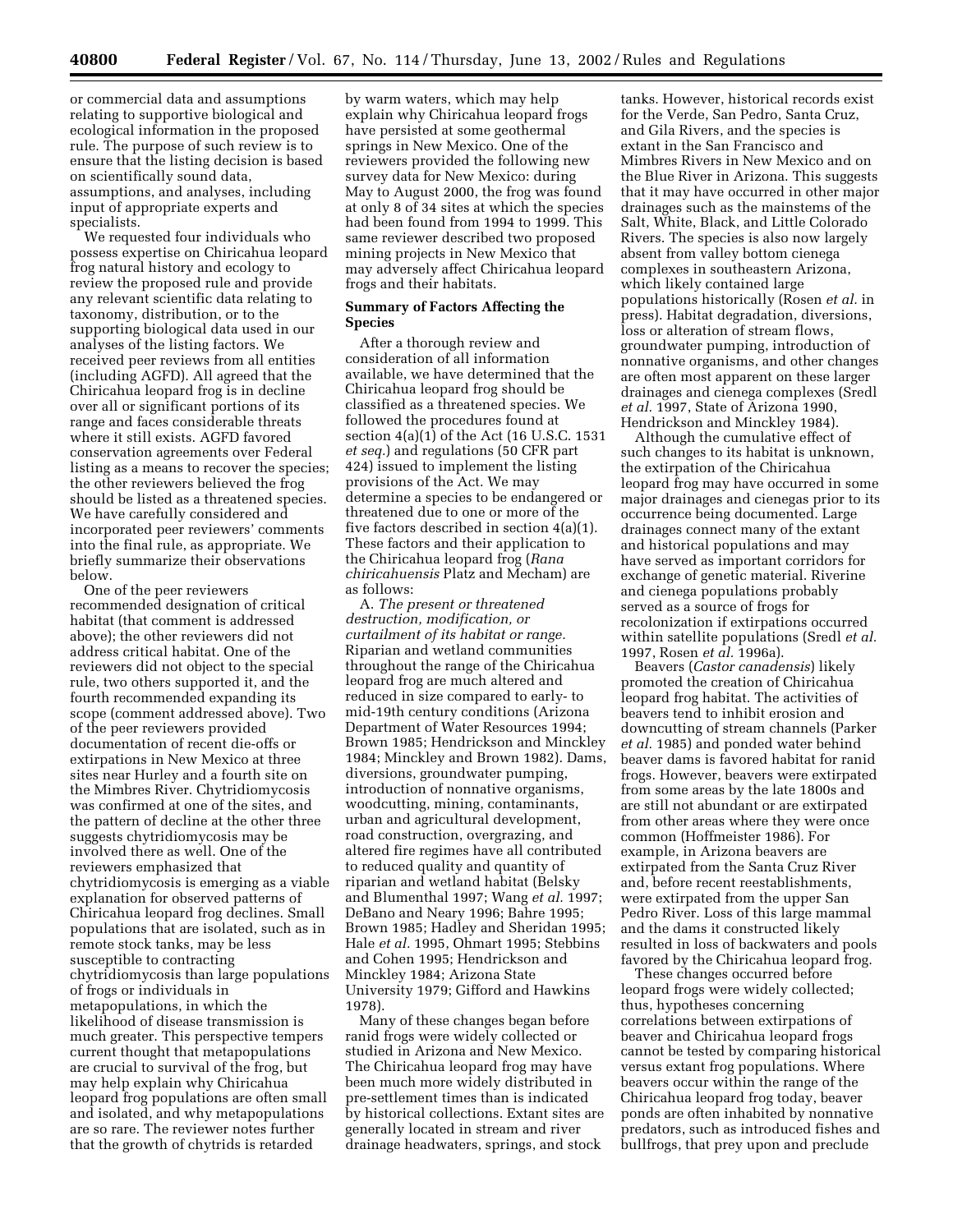viable populations of Chiricahua leopard frogs. Because nonnative species often thrive in beaver ponds, the presence of beavers could actually hinder recovery of the Chiricahua leopard frog in some systems.

As discussed above in Issue 8 of the comments section, small earthen ponds commonly known as stock tanks, constructed as water sources for livestock, are important habitats for the Chiricahua leopard frog, particularly in Arizona (Sredl and Jennings in press, Sredl and Saylor 1998). In some areas, stock tanks replaced natural springs and cienegas or were developed at spring headwaters or cienegas and now provide the only suitable habitat available to the Chiricahua leopard frog. For instance, the only known sites of the Chiricahua leopard frog in the San Rafael and San Bernardino valleys, Buckskin Hills, and in the Patagonia Mountains of Arizona are stock tanks. For example, data suggest Arizona populations of this species have fared better in stock tanks than in natural habitats. In Arizona, Sredl and Saylor (1998) found a significantly higher proportion (63 percent) of known extant Chiricahua leopard frog populations in stock tanks as compared to riverine habitats (35 percent), suggesting Arizona populations of this species have fared better in stock tanks than in natural habitats. However, this generalization does not hold for New Mexico, where in recent years many stock tank populations were extirpated, apparently by disease (Painter 2000). Sredl and Saylor (1998) found that stock tanks in Arizona are occupied less frequently by nonnative predators (with the exception of bullfrogs) than natural sites. For all these reasons, there is a high probability that the Chiricahua leopard frog would be extirpated from many more areas if ranchers had not built and maintained stock tanks for livestock production.

Although stock tanks provide refugia for frog populations and are important for this species in many areas, only small populations are supported by such tanks and these habitats are very dynamic. Tanks often dry out during drought, and flooding may destroy downstream impoundments or cause siltation, either of which may result in loss of aquatic communities and extirpation of frog populations. Periodic maintenance to remove silt from tanks may also cause a temporary loss of habitat and mortality of frogs. Populations of nonnative introduced predaceous fishes, bullfrogs, and other species, although less prevalent than in natural habitats, sometimes become established in stock tanks and are implicated in the decline of the

Chiricahua leopard frog (Rosen *et al.* 1996a, 1994). Stock tanks may facilitate spread of infectious disease and nonnative organisms by providing habitats for frogs in arid landscapes that otherwise may have served as barriers to the spread of such organisms. In New Mexico, stock tank populations in some areas were apparently eliminated by disease (Painter 2000, Declining Amphibian Populations Task Force 1993). Sredl and Saylor (1998) caution that stock tank populations are sometimes simply mortality sinks with little reproduction or recruitment.

The effects of livestock grazing on leopard frog populations are not wellstudied; however the Chiricahua leopard frog coexists with grazing activities throughout its range. For instance, a large and healthy population of Chiricahua leopard frogs coexists with cattle and horses on the Tularosa River, New Mexico (Randy Jennings, Western New Mexico University, pers. comm. 1995). A metapopulation of Chiricahua leopard frogs exists in stock tanks on allotments in the Buckskin Hills of the Coconino National Forest, Arizona. Maintenance of viable populations of Chiricahua leopard frogs is thought to be compatible with wellmanaged livestock grazing, and as discussed, stock tanks are currently important leopard frog habitats, particularly in Arizona. However, adverse effects to the species and its habitat may occur under certain circumstances (Sredl and Jennings in press). These effects include deterioration of watersheds, erosion and/or siltation of stream courses, elimination of undercut banks that provide cover for frogs, loss of wetland and riparian vegetation and backwater pools, and spread of disease and nonnative predators (Sredl and Jennings in press, U.S. Fish and Wildlife Service 2000, Belsky *et al.* 1999, Jancovich *et al.* 1997 Ohmart 1995; Hendrickson and Minckley 1984; Arizona State University 1979). Increased watershed erosion caused by grazing can accelerate sedimentation of deep pools used by frogs (Gunderson 1968). Sediment can alter primary productivity and fill interstitial spaces in streambed materials with fine particulates that impede water flow, reduce oxygen levels, and restrict waste removal (Chapman 1988). Eggs, tadpoles, metamorph frogs, and frogs hibernating at the bottom of pools or stock tanks are probably trampled by cattle (US Fish and Wildlife Service 2000, Bartelt 1998).

In June 1994, a die-off of Chiricahua leopard frogs occurred at a stock tank in the Chiricahua Mountains, Arizona, that reduced the frog population from 60 to

80 adults to fewer than 10 (Sredl *et al.* 1997). Analysis of dead and moribund frogs and water from the tank indicated that disease was unlikely to be the cause of the die-off; however, levels of hydrogen sulfide were high enough to be toxic to wildlife. The authors suspected that high detritus loads (including cattle feces), low water levels, high water temperature, and low concentrations of dissolved oxygen created a suitable environment for sulphur-producing bacteria that produced toxic levels of hydrogen sulfide. Chiricahua leopard frogs were not found at this site in 1998.

Many large impoundments or lakes were created within the range of the Chiricahua leopard frog for water storage, recreation, and as a source of hydroelectric power. For instance, historical records exist for the species from Luna Lake, Nelson Reservoir, Hawley Lake, and Rainbow Lake north of the Gila River in Arizona; and Lake Roberts, Patterson Lake, and Ben Lilly Lake in New Mexico, but surveys at these sites since 1985 located no frogs (Painter 2000, AGFD 1997). Currently, large impoundments invariably support populations of predaceous nonnative fishes, crayfish, and/or bullfrogs. Predation and possibly competition with leopard frogs likely caused or contributed to the disappearance of the Chiricahua leopard frog from reservoirs.

Construction and operation of reservoirs also alter downstream flows and can result in dramatic changes in stream hydrology, rates of erosion and sedimentation, riparian vegetation, and other components of riparian ecosystems (Johnson 1978). The effects of these changes on Chiricahua leopard frog populations are unknown. However, downstream effects of such impoundments are implicated in the decline of other anurans (frogs and toads), including the endangered arroyo toad (*Bufo californicus*) (Service 1993) and the foothill yellow-legged frog (*Rana boylii*) (Lind *et al.* 1996).

On the Trinity River in California, the extent of riparian vegetation increased with an accompanying decrease in sandbars, of which the latter was breeding habitat of the foothill yellowlegged frog. Unseasonably high flows from dam releases also resulted in loss of entire cohorts or age groups of larval frogs (Lind *et al.* 1996). Similar effects may occur in Chiricahua leopard frog habitats. Water temperatures are often colder below dams than in similar unaltered systems (Lind *et al.* 1996), which may retard development of frog eggs and larvae (Stebbins and Cohen 1995). Lack of scouring flood flows below dams may also create relatively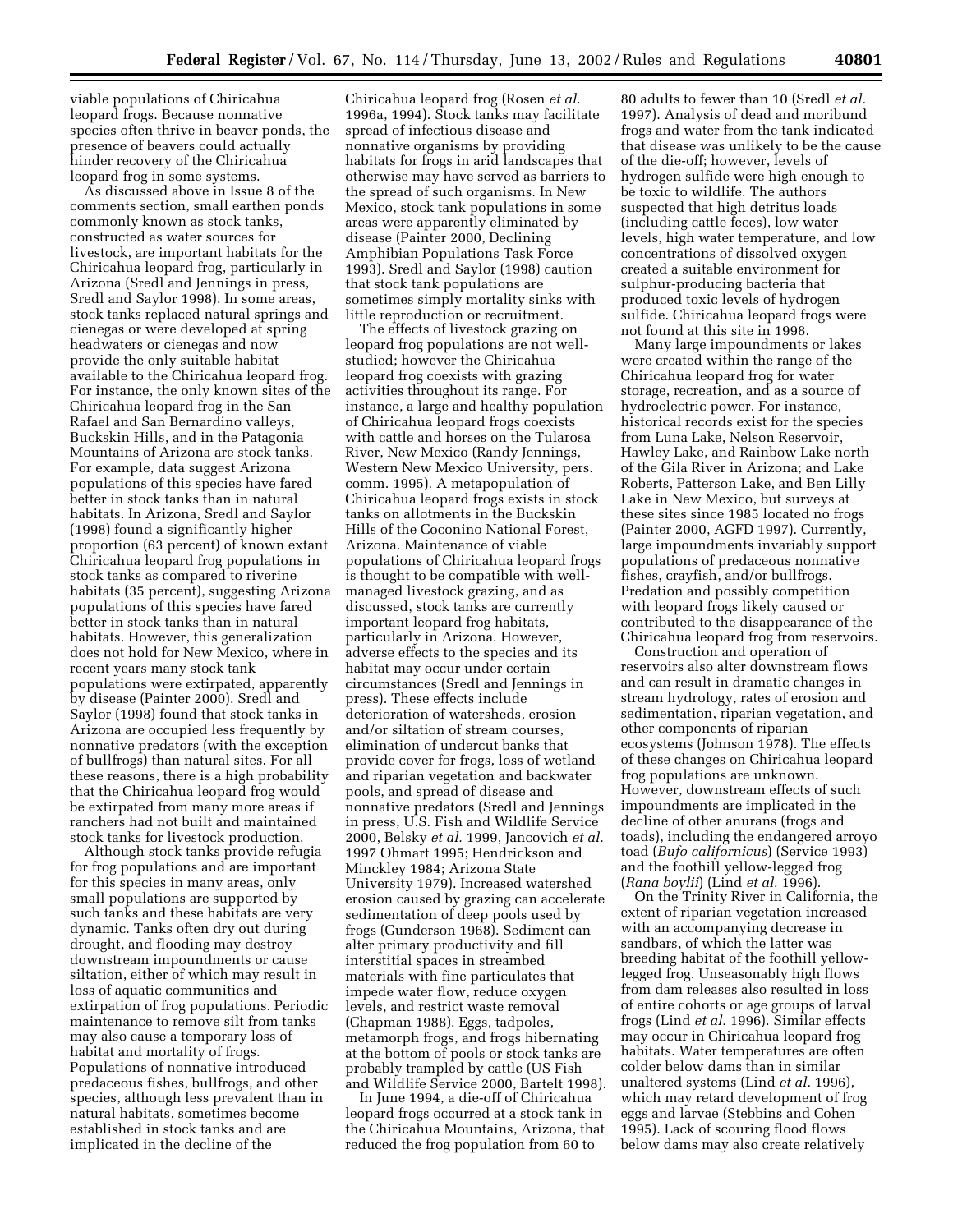stable pools with abundant vegetation that favors establishment of bullfrogs (Lind *et al.* 1996). Dispersal of nonnative fish from impoundments to either downstream or upstream reaches may result in further adverse effects to frog populations.

Evidence of historical mining is commonly encountered within the range of the Chiricahua leopard frog, but few of these mines are currently active and most do not appear to directly affect the wetland and riparian areas occupied by the species. Only a few extant or historical Chiricahua leopard frog sites are thought to be currently directly affected by mining operations. Active mining occurs in California Gulch, Pajarito Mountains, AZ (an historical site), but is limited to a short reach of the drainage. Mining in the area of Hurley, NM, may affect Chiricahua leopard frogs in that area (if populations have not been eliminated by disease; R. Jennings, pers. comm. 2000). The recently proposed Gentry Iron Mine may be located within 1.6 km (1.0 mi) of two extant Chiricahua leopard frog populations on the Tonto National Forest, Arizona. The effects of that mine, if built, are unknown. In New Mexico, both the proposed expansion of the Santa Rita open-pit copper mine near Silver City, and a proposed beryllium mine on the south side of Alamosa Creek, may affect Chiricahua leopard frog populations in those areas (C. Painter pers. comm. 2000). The resulting effects of the proposed mining activities on these populations are uncertain at this time, but may include changes in water quality and flow rates.

In the past, spillage from mine leach ponds probably affected some Chiricahua leopard frog populations. In June 1969, leach ponds at a mine at Clifton, AZ, breached and spilled a heavy, red residue (probably iron oxide) into Chase Creek, which flowed for 4 miles to the San Francisco River. Rathbun (1969) estimated a nearly 100 percent kill of ''leopard'' frogs and tadpoles along the 4 mile reach of Chase Creek. Given the location and elevation of the site, the leopard frogs affected could have been lowland leopard frogs (*Rana yavapaiensis*) or Chiricahua leopard frogs. Overflow, leakage, and tailings dam failures at the copper mine at Cananea, Sonora, occurred several times from 1977 to 1979 and severely affected many miles of the upper San Pedro River in Sonora and Arizona. A spill in 1979 resulted in water that was brick red in color with a pH as low as 3.1. Aquatic life in the river was killed (U.S. Bureau of Land Management 1998). The last known occurrence of the Chiricahua leopard frog in the upper

San Pedro River was 1979 (Service files).

Although mining activities were more widespread historically and may have constituted a greater threat in the past, the mining of sand and gravel, iron, gold, copper, beryllium, or other materials remains a potential threat to the Chiricahua leopard frog. In addition as noted in Factor C of this section, mining also has indirect adverse effects to this species.

Fire frequency and intensity in Southwestern forests are much altered from historic conditions (Dahms and Geils 1997). Before 1900, surface fires generally occurred at least once per decade in montane forests with a pine component. Beginning about 1870 to 1900, these frequent ground fires ceased to occur due to intensive livestock grazing that removed fine fuels coupled with effective fire suppression in the mid to late 20th century that further prevented frequent, widespread ground fires (Swetnam and Baisan 1996). Absence of ground fires allowed a buildup of woody fuels that precipitated infrequent but intense crown fires (Danzer *et al.* 1997, Swetnam and Baisan 1996). Absence of vegetation and forest litter following intense crown fires exposed soils to surface and rill (a channel made by a small stream) erosion during storms, often causing high peak flows, sedimentation, and erosion in downstream drainages (DeBano and Neary 1996). Following the 1994 Rattlesnake fire in the Chiricahua Mountains, Arizona, a debris flow filled in Rucker Lake and many pools in Rucker Canyon, both of which are historical Chiricahua leopard frog sites. Leopard frogs (either Chiricahua or Ramsey Canyon leopard frogs) apparently disappeared from Miller Canyon in the Huachuca Mountains, Arizona, following a 1977 crown fire in the upper canyon and subsequent erosion and scouring of the canyon during storm events (Tom Beatty, Miller Canyon, pers. comm. 2000). Leopard frogs were historically known from many sites in the Huachuca Mountains; however, natural pools and ponds are largely absent now and the only breeding leopard frog populations occur in man-made tanks and ponds. Bowers and McLaughlin (1994) list six riparian plant species they believed might have been eliminated from the Huachuca Mountains as a result of floods and debris flow following destructive fires.

Other activities have also affected the habitat of the Chiricahua leopard frog. For instance, in an attempt to increase flow, explosives were used at Birch Springs in the Animas Mountains, Hidalgo County, New Mexico, to open

up the spring. The explosion resulted in destruction of the aquatic community, flows were reduced rather than increased, and Chiricahua leopard frogs subsequently disappeared (N. Scott, pers. comm. 1994). In the first half of 2001, Cuchillo Negro Spring in Sierra County, New Mexico, was excavated probably in an attempt to increase flows for downstream agricultural use. The spring, located on Bureau of Land Management lands, was occupied by Chiricahua leopard frogs prior to the excavation. Surveys in July 2001, after the excavation, failed to locate any Chiricahua leopard frogs, and pools that provided frog habitat had been largely destroyed (J. Rorabaugh, pers. obs. 2001).

B. *Overutilization for commercial, recreational, scientific, or educational purposes.* The collection of Chiricahua leopard frogs in Arizona is prohibited by Arizona Game and Fish Commission Order 41, except where such collection is authorized by special permit. Collection of Chiricahua leopard frogs is also prohibited in Mexico. The collection or possession of Chiricahua leopard frogs is not prohibited in New Mexico.

Over-collection for commercial purposes is known to be a contributing factor in the decline of other ranid frogs (Jennings and Hayes 1985, Corn and Fogelman 1984). Although collection is not documented as a cause of population decline or loss in the Chiricahua leopard frog, Painter (2000) notes that individuals have repeatedly joked to him that these frogs make good bass bait. The collection of large adult frogs for food, research, pets, or other purposes, particularly after a winter dieoff or other event that severely reduces the adult population, can hasten the extirpation of small populations. The listing of the Chiricahua leopard frog and its recognition as a rare species are reasonably expected to increase its value to collectors. In 1995, many large adult Ramsey Canyon leopard frogs (closely related to the Chiricahua leopard frog) were reportedly illegally collected from a site in the Huachuca Mountains, Arizona, following publicity about the rare status of the frog. Leopard frogs are common in the pet trade in the United States, and although we are not aware of U.S. commercial trade in Chiricahua leopard frogs, it may occur. Diaz and Diaz (1997) note that Chiricahua leopard frogs are sometimes sold in pet shops in Mexico, but, as discussed, the identity of these frogs is questionable.

C. *Disease or predation.* Predation by introduced, nonnative bullfrogs, fishes, tiger salamanders, and crayfish is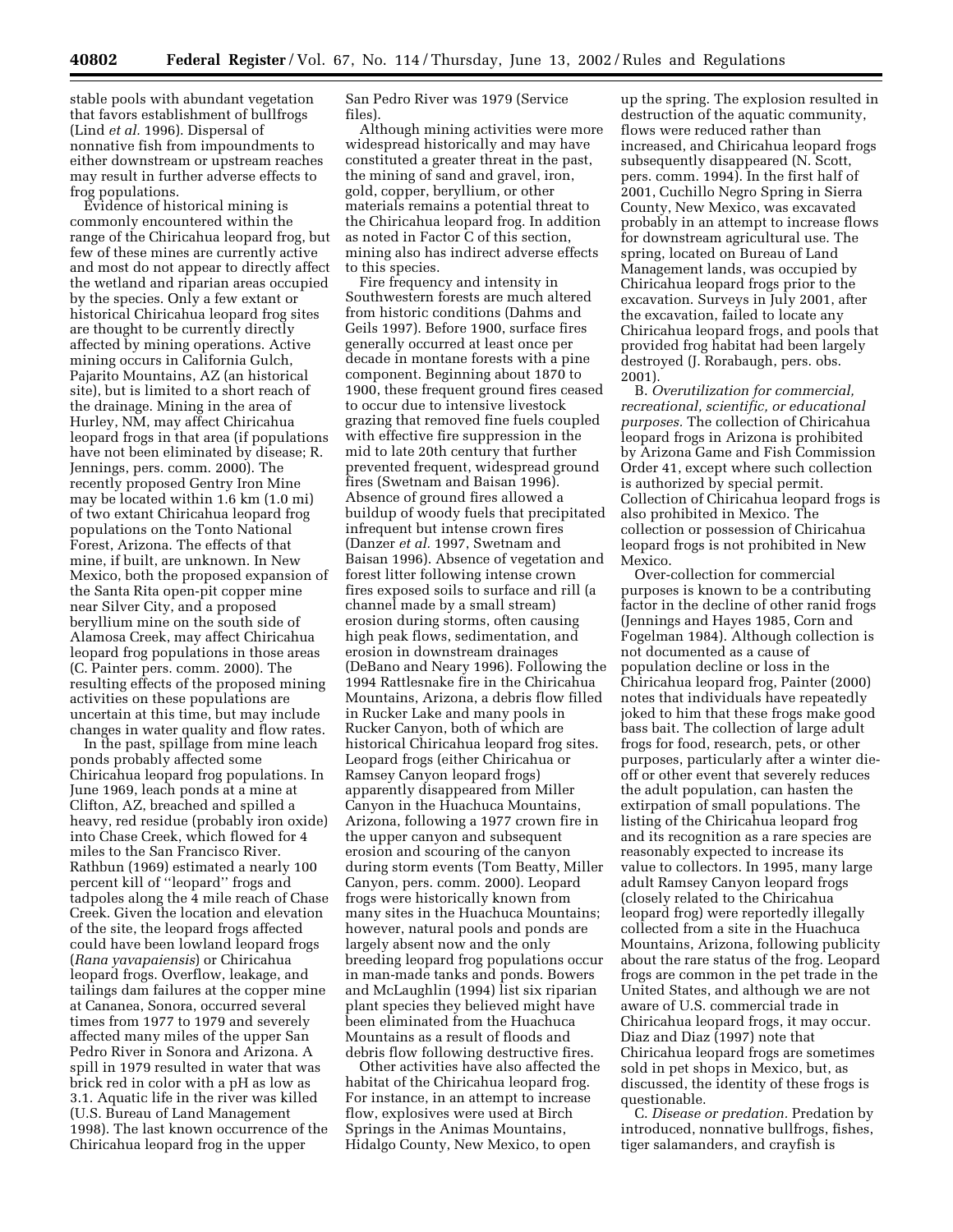implicated as a contributing factor in the decline of ranid frogs in western North America (Fernandez and Rosen 1996, Bradford *et al.* 1993, Hayes and Jennings 1986, Moyle 1973), and may be the most important factor identified so far in the current decline of the Chiricahua leopard frog (Rosen *et al.* 1994, 1996a). In southeastern Arizona, Rosen *et al.* (1994, 1996a) documented 13 nonnative predaceous vertebrate species in aquatic communities in the range of the Chiricahua leopard frog, including bullfrog, tiger salamander, and 11 fish species including bass, trout, and catfish, among others.

Rosen *et al.* (1994, 1996a) found that Chiricahua leopard frogs were replaced by bullfrogs and centrarchid fish. Sixteen of 19 sites where Chiricahua leopard frogs occurred lacked nonnative vertebrates. All historical frog sites that lacked Chiricahua leopard frogs supported nonnative vertebrates. At the three sites where Chiricahua leopard frogs occurred with nonnatives (one site with green sunfish, *Lepomis cyanellus,* and two with tiger salamanders), either the frog or the nonnative vertebrate was rare. In two of the three cases, frogs may have derived from other nearby sites (Rosen *et al.* 1996a), and thus may have represented immigrants rather than a viable population.

In the San Rafael Valley, Arizona, Chiricahua leopard frogs were only found at sites that lacked nonnative fish and bullfrogs (Snyder *et al.* 1996). In the White Mountains of Arizona, disappearance of Chiricahua leopard frogs from most historical sites correlated with the appearance of tiger salamanders and nonnative crayfish (Fernandez and Rosen 1996, Fernandez and Bagnara 1995). Crayfish were found to prey upon Chiricahua leopard frog larvae, metamorphs, and adults. Crayfish recently spread to the breeding pond of one of the last and possibly the most robust populations of Chiricahua leopard frogs in the White Mountains, Arizona (M. Sredl, pers. comm. 1999, Fernandez and Rosen 1998), and are now very abundant in former Chiricahua leopard frogs habitats on the Blue River, Arizona (J. Platz, pers. comm. 2000).

Sredl and Howland (1994) noted that Chiricahua leopard frogs were nearly always absent from sites supporting bullfrogs and nonnative predatory fishes; however, Rosen *et al.* (1996a) suggested further study was needed to evaluate the effects of mosquitofish, trout, and catfish on frog presence. Rosen *et al.* (1996a) suspected that catfish would almost always exclude Chiricahua leopard frogs, and that trout may exclude leopard frogs.

The Rio Grande leopard frog (*Rana berlandieri*) is a recent introduction to southwestern Arizona and southeastern California (Platz *et al.* 1990). Although the species does not presently occur within the range of the Chiricahua leopard frog, it is rapidly expanding its distribution and currently occurs as far east as the Phoenix area (Rorabaugh *et al.* 2002). If it continues to spread eastward, the ranges of the Rio Grande and Chiricahua leopard frogs may overlap in the future. This large, introduced leopard frog might prey on small Chiricahua leopard frogs (Platz *et al.* 1990), and tadpoles of the two species may compete.

In contrast to nonnative aquatic vertebrates, numerous species of native fishes, the Sonoran mud turtle (*Kinosternon sonoriense*), other species of native ranid frogs, and native garter snakes commonly coexist with the Chiricahua leopard frog (Rosen *et al.* 1996a, Platz and Mecham 1979). Tiger salamanders are native to the following portions of the Chiricahua leopard frog's range: San Rafael Valley in southeastern Arizona (*Ambystoma tigrinum stebbinsi*), the northern portion of the species' range (*Ambystoma tigrinum nebulosum*), and the mountains of Sonora, Chihuahua, and Durango (*Ambystoma rosaceum*). Native fishes, such as trout (*Oncorhynchus*), chub (*Gila*), longfin dace (*Agosia chrysogaster*), and topminnow (*Poeciliopsis*), also occur within the range of the Chiricahua leopard frog.

Fish, frogs, and salamanders, both native and nonnative, may facilitate disease transmission among Chiricahua leopard frog populations. Bullfrogs, Rio Grande leopard frogs, lowland leopard frogs, Sonora tiger salamanders, and other species found with Chiricahua leopard frogs are known to contract chytridiomycosis (Davidson *et al.* 2000, Speare and Berger 2000, Sredl *et al.* 2000), and could conceivably transmit that disease or other diseases to Chiricahua leopard frogs. Kiesecker *et al.* (2001) showed that rainbow trout (*Oncorhynchus mykiss*) may serve as a vector for a pathogenic water mold, *Saprolegnia ferax,* that has been associated with embryonic mortality of amphibians in the Cascade Mountains of Oregon, suggesting stocking of game fishes could facilitate disease transmission, as well.

Postmetamorphic Death Syndrome (PDS) was implicated in the extirpation of Chiricahua leopard frog populations in Grant County, New Mexico, as well as in other frog and toad species. All stock tank populations of the Chiricahua leopard frog in the vicinity of Gillette and Cooney tanks disappeared within a

three-year period, apparently as a result of PDS (Declining Amphibian Populations Task Force 1993). The syndrome is characterized by death of all or nearly all metamorphosed frogs in a short period of time, leaving only tadpoles surviving in the population. Dead or moribund frogs are often found during or immediately following winter dormancy or unusually cold periods. The syndrome appears to spread among adjacent populations causing regional loss of populations or metapopulations. Similar die-offs or spring absence of frogs were noted in Arizona and Sonora. Steve Hale (Tucson, AZ, pers. comm. 1994) noted that in some years, very few Chiricahua leopard frogs would occur in the canyons of the Santa Rita and Pajarito mountains in the spring, suggesting that frogs were dying during the winter months. The apparent postmetamorphic death of the Tarahumara frog was documented in southern Arizona and northern Sonora as early as 1974, and by 1983 this species had died out in Arizona (Hale 2001, Hale *et al.* 1995, Hale and Jarchow 1988).

Hale and Jarchow (1988) suggested arsenic and or cadmium poisoning might be contributing factors in these frog die-offs. Arsenic often occurs at high levels near sulfitic mine tailings and may be leached by rainfall containing elevated levels of sulfate (Hale and Jarchow 1988). Cadmium originating from airborne emissions from copper smelters in southern Arizona and northern Sonora was identified as another possible cause of mortality. Frogs appeared to persist most consistently at springs and headwaters where cadmium to zinc ratios were relatively low, which is consistent with the theory that contaminants were washing into streams and accumulating in downstream reaches. Precipitation collected in 1984 to 1985 in southeastern Arizona had a depthweighted mean pH of 4.63 and carried high levels of sulfate, arsenic, cadmium, copper, lead, and zinc. High acidity and sulfate concentration occurred when upper-level winds were from the directions of copper smelters, particularly those at Douglas, AZ, and Cananea, Sonora (Blanchard and Stromberg 1987). In regard to the northern leopard frog, waters no more acidic than pH 6.0 are optimal for fertilization and early development (Schlichter 1981). When exposed to waters of pH 5.5 for 10 days, 72 percent of northern leopard frogs died, versus a control group held in pH 7.0 that exhibited 3.5 percent mortality (Vatnick *et al.* 1999). These results suggest that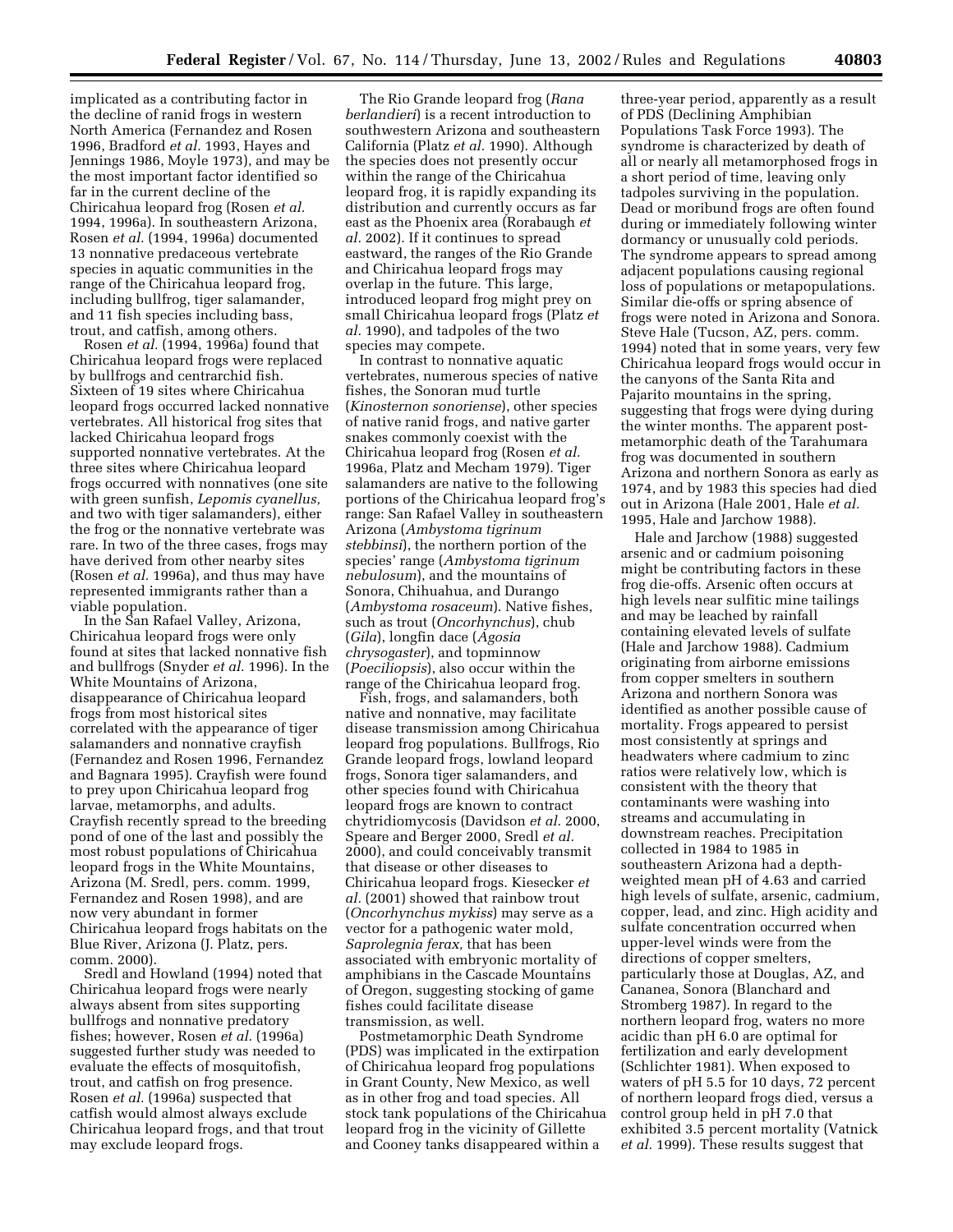precipitation may have been acidic enough to affect Chiricahua leopard frog reproduction and survival. Small aquatic systems, such as stock tanks, that could be swamped by runoff during heavy rainfall events are most likely to be affected. Stock tanks with pHs of less than 4 were noted in the late 1990s on the west slope of the Huachuca Mountains, Arizona, which is near the smelter at Cananea (M. Pruss, pers. comm. 1999). The smelters at Douglas and Cananea are now closed, thus we would expect a reduction or cessation of contaminant laden or acidic rainfall. How long it might take for residual elevated levels of cadmium, arsenic, and other smelter-related contaminants in the environment to disperse is unknown.

In the 1990s disease was recognized as a significant factor, if not the most important proximate factor, in global amphibian decline. In retrospect, the die-offs observed in New Mexico and attributed to PDS, and die-offs of leopard frogs and Tarahumara frogs described above in Arizona and Sonora, appear consistent with disease outbreaks elsewhere in the world. Lips (1998) documented reduced abundance and skewed sex ratios of two anuran species, and dead and dying individuals of six other amphibian species in Puntarenas Province, Costa Rica. Her observations were consistent with a pathogen outbreak, and recent evidence suggests chytridiomycosis may be responsible for the declines (Longcore *et al.* 1999, Berger *et al.* 1998). Lips (1998) noted that declines in her study area were similar to those reported for Monteverde, Costa Rica, the Atlantic coast of Brazil, and Australia. Amphibian decline in these areas spread wave-like across the landscape, suggestive of pathogen dispersal. Further work by Berger *et al.* (1998) showed that chytrid fungi were associated with amphibian declines in Panama and Queensland, Australia; the authors hypothesize it is the proximate cause of amphibian decline in these areas. Evidence now suggests chytridiomycosis is responsible for observed declines of frogs, toads, and salamanders in portions of Central America (Panama and Costa Rica), South America (Atlantic coast of Brazil, Ecuador, and Uruguay), Australia (eastern and western States), New Zealand (South Island), Europe (Spain and Germany), Africa (South Africa, ''western Africa'', and Kenya), Mexico (Sonora), and the United States (8 States) (Speare and Berger 2000, Longcore *et al.* 1999, Berger *et al.* 1998, Hale 2001). Ninety-four species of

amphibians have been diagnosed as infected with the chytrid *Batrachochytrium dendrobatidis* (Hale 2001, Speare and Berger 2000). The proximal cause of extinctions of two species of Australian gastric brooding frogs and the golden toad (*Bufo periglenes*) in Costa Rica was likely chytridiomycosis. Another species in Australia for which individuals were diagnosed with the disease may now be extinct (Daszak 2000).

In Arizona, chytrid infections have been reported from four populations of Chiricahua leopard frogs. Two populations of the closely related Ramsey Canyon leopard frog have also been infected (M. Sredl, pers. comm. 2000). In New Mexico, chytridiomycosis was identified in a declining population near Hurley, and patterns of decline at three other populations are consistent with chytridiomycosis (R. Jennings, pers. comm. 2000). Retrospective analysis of Tarahumara frog specimens collected during a die-off in Sycamore Canyon, Arizona, in 1974 showed they were infected with chytrids (T.R. Jones and P.J. Fernandez, pers. comm. 2001), and the disease has now been confirmed from all Tarahumara frog declines and extirpations in Arizona and Sonora where specimens have been available for examination (Hale 2001). Although chytridiomycosis has been associated with Southwestern ranid frog declines and extirpations, the role of the fungi in the larger picture of frog population dynamics is as yet undefined. It is clear that Chiricahua leopard frog populations can exist with the disease for extended periods. The frog has coexisted with chytridiomycosis in Sycamore Canyon, Arizona, since at least 1974. However, at a minimum, it is an additional stressor, resulting in periodic die-offs that increase the likelihood of extirpation and extinction.

Although chytridiomycosis now appears to be the most likely proximate cause of ranid frog die-offs observed in Arizona and Sonora since the 1970s, Hale and Jarchow's (1988) contention that contaminants associated with copper smelters may have caused the die-offs should not be dismissed. In fact, many other environmental factors or stressors may interact with chytridiomycosis synergistically to either increase the virulence of the disease or compromise the immune systems of amphibians (Lips 1999). These factors or stressors may include increased levels of contaminants (such as cadmium, arsenic, pesticides and others), as suggested by Hale and Jarchow (1988), but also acidic rainfall, climate or microclimate (e.g., temperature, moisture) change,

increased UV-B radiation, or other changes in habitats that cause stress and immunosuppression (Carey *et al.* 2001, 1999). Additional research is needed to determine how or if these factors are contributing, directly or indirectly, to the decline of the Chiricahua leopard frog.

D. *The inadequacy of existing regulatory mechanisms*. A variety of existing international conventions and law, and Federal and State regulations provide limited protection to the Chiricahua leopard frog and its habitat (Arizona Game and Fish Commission Order 41). State regulations prohibit collection or hunting of Chiricahua leopard frogs in Arizona, except under special permit. Collection is not prohibited in New Mexico, and although collecting has not been documented as a cause of population loss, the typically small, geographically isolated populations of this species are extremely vulnerable to collection pressure. Regulations have not been adequate to stem habitat loss and degradation or to address factors such as introduction of nonnative predators.

In Mexico, the collection of threatened species is prohibited; although individuals of this species have been reported in the Mexican pet trade (Diaz and Diaz 1997). The habitat of the Chiricahua leopard frog and other threatened species is protected from some activities in Mexico. The species is not protected by the Convention on International Trade in Endangered Species of Wild Fauna and Flora (CITES), which regulates international trade.

The Lacey Act (16 U.S.C. 3371 *et seq.*), provides some protection for the Chiricahua leopard frog. This legislation prohibits the import, export, sale, receipt, acquisition, purchase, and engagement in interstate or foreign commerce of any species taken, possessed, or sold in violation of any law, treaty, or regulation of the United States, any Tribal law, or any law or regulation of any State.

The Federal Land Policy Management Act of 1976 (43 U.S.C. 1701 *et seq.*) and the National Forest Management Act of 1976 (16 U.S.C. 1600 *et seq.*) direct Federal agencies to prepare programmatic-level management plans to guide long-term resource management decisions. In addition, the Forest Service is required to manage habitat to maintain viable populations of existing native and desired nonnative vertebrate species in planning areas (36 CFR 219.19). These regulations have resulted in the preparation of a variety of land management plans by the Forest Service and the Bureau of Land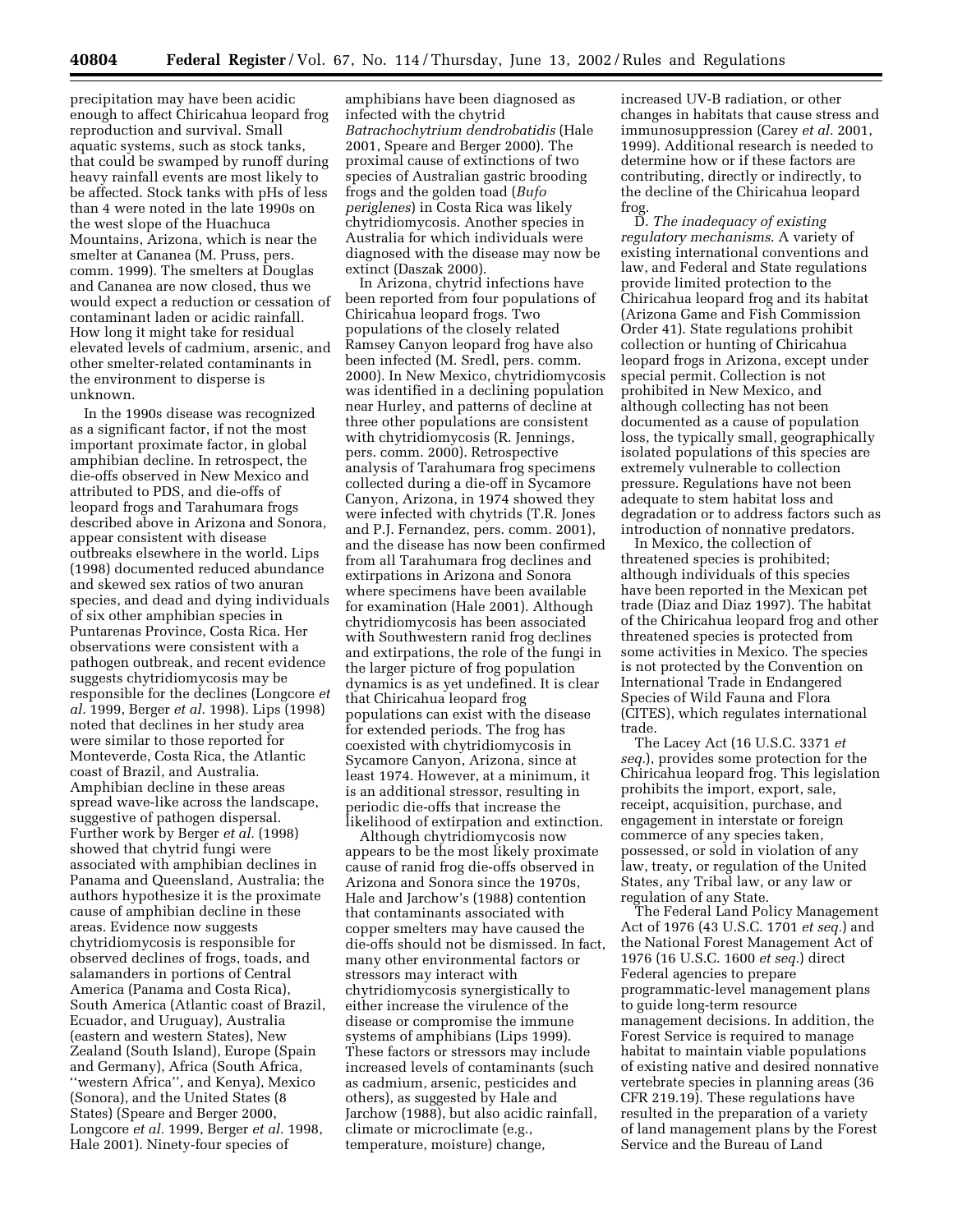Management that address management and resource protection of areas that support, or in the past, supported populations of Chiricahua leopard frogs.

Nineteen of 41 sites confirmed as supporting extant populations of the Chiricahua leopard frog in New Mexico from 1994 to 1999, and 47 of 87 sites occupied from 1994 to 2001 in Arizona, are on National Forest lands. Forty-three of these sites occur on the Coronado and Gila National Forests. Additional sites occur on the Apache-Sitgreaves, Tonto, and Coconino National Forests. As a result, Forest Service land management plans are particularly important in guiding the management of Chiricahua leopard frog habitat. However, these plans have not always adequately protected this species' habitat. Many activities that affect the Chiricahua leopard frog and its habitat are beyond Forest Service control. For instance, the Forest Service does not have the authority to regulate off-site activities such as atmospheric pollution from copper smelters or other actions that may be responsible for global amphibian declines, including that of the Chiricahua leopard frog. The Forest Service has only limited ability to regulate introductions or stockings of nonnative species that prey on Chiricahua leopard frogs. An effort is underway to restore natural fire regimes to forest lands, but at present it is focused on areas of urban interface, and many decades will likely pass before natural fire cycles are restored on a landscape scale across the Southwest. Despite extensive planning efforts by the Forest Service and implementation of management actions to protect wetlands and maintain viable populations of native species on Forest Service lands, loss of Chiricahua leopard frog populations and metapopulations continues.

The National Environmental Policy Act of 1969 (NEPA) (42 U.S.C. 4321– 4370a) requires Federal agencies to consider the environmental impacts of their actions. NEPA requires Federal agencies to describe the proposed action, consider alternatives, identify and disclose potential environmental impacts of each alternative, and involve the public in the decision-making process. Federal agencies are not required to select the alternative having the least significant environmental impacts. A Federal action agency may select an action that will adversely affect sensitive species provided that these effects were known and identified in a NEPA document. Most actions taken by the Forest Service, the Bureau of Land Management, and other Federal agencies that affect the Chiricahua

leopard frog are subject to the NEPA process.

State and Federal air quality regulations strictly regulate emissions from copper smelters, historically a major source of acidic rainfall and atmospheric cadmium and arsenic in southeastern Arizona, pollutants that may adversely affect the Chiricahua leopard frog (Hale and Jarchow 1988). However, a major source of these pollutants has been copper smelters in Cananea and Nacozari, Sonora; which are not subject to the same regulations as in the United States (Hale *et al.* 1995; Blanchard and Stromberg 1987).

Wetland values and water quality of aquatic sites inhabited by the Chiricahua leopard frog are afforded varying protection under the Federal Water Pollution Control Act of 1948 (33 U.S.C. 1251–1376), as amended; and Federal Executive Orders 11988 (Floodplain Management) and 11990 (Protection of Wetlands). The protection afforded by these and other Federal laws and regulations discussed herein has not halted population extirpation and the degradation of the habitat of this species.

The AGFD included the Chiricahua leopard frog on their draft list of species of concern (AGFD 1996); however, this designation affords no legal protection to the species or its habitat. State of Arizona Executive Order Number 89–16 (Streams and Riparian Resources), signed on June 10, 1989, directs State agencies to evaluate their actions and implement changes, as appropriate, to allow for restoration of riparian resources. Implementation of this regulation may reduce adverse effects of some State actions on the habitat of the Chiricahua leopard frog. The New Mexico Department of Game and Fish does not consider the Chiricahua to be threatened or endangered. The Department also adopted a wetland protection policy in which they do not endorse nor take any action that would promote any private or public project that would result in a net decrease in either wetland acreage or wetland habitat values. This policy affords only limited protection to Chiricahua leopard frog habitat because it is advisory only; destruction or alteration of wetlands is not regulated by State law.

E. *Other natural or manmade factors affecting its continued existence*. Because of the inherent dynamic nature of southwestern wetland and riparian habitats, coupled with the increased likelihood of extirpation characteristic of small populations, the viability of extant populations of the Chiricahua leopard frog is thought, in many cases, to be relatively short. Approximately 38

percent of sites occupied by Chiricahua leopard frogs from 1994 to 2001 were artificial tanks or impoundments constructed for watering livestock. These environments are very dynamic due to flooding, drought, and human activities such as maintenance of stock tanks. In addition, stock tank populations are often quite small. Small populations are subject to extirpation from random variations in such factors as the demographics of age structure or sex ratio, and from disease and other natural events (Wilcox and Murphy 1985). Inbreeding depression and loss of genetic diversity may also occur in small populations of less than a few hundred individuals; such loss may reduce the fitness of individuals and the ability of the population to adapt to change (Frankel and Soule 1981). Both of these genetic considerations result in an increased likelihood of extirpation (Lande and Barrowclough 1987).

The dynamic nature of stock tank habitats and the small size of the populations that inhabit them suggest that many of these populations are not likely to persist for long periods. As an example, siltation and drought dramatically reduced the extent of surface water at Rosewood Tank in the San Bernardino Valley, Arizona (Matt Magoffin, San Bernardino National Wildlife Refuge, pers. comm. 1997). Surface water and habitat for frogs were reduced in June 1994 to a surface area of approximately 60 square feet that supported a population of approximately eight adult Chiricahua leopard frogs and several hundred tadpoles. In this instance the landowner was only able to prevent the population from being extirpated by repeated efforts to intervene on behalf of the Chiricahua leopard frog in trucking water to the site, rebuilding the tank, and constructing a small permanent pond to maintain habitat for the species.

Some larger populations occurring in stream courses or other non-stock tank habitats also experience dramatic changes in population size, such as in Sycamore Canyon in the Pajarito Mountains, Arizona, and on the eastern slope of the Santa Rita Mountains, Arizona (S. Hale, pers. comm. 1994). These aquatic systems, although much larger than a stock tank, experience dramatic environmental phenomena such as floods, drought, and in the case of Sycamore Canyon, varied zinc to cadmium ratios and chytridiomycosis, all of which may cause populations to crash. This suggests that even these relatively large and natural habitats and the frog populations they support are very dynamic. As a result of this dynamic nature, leopard frog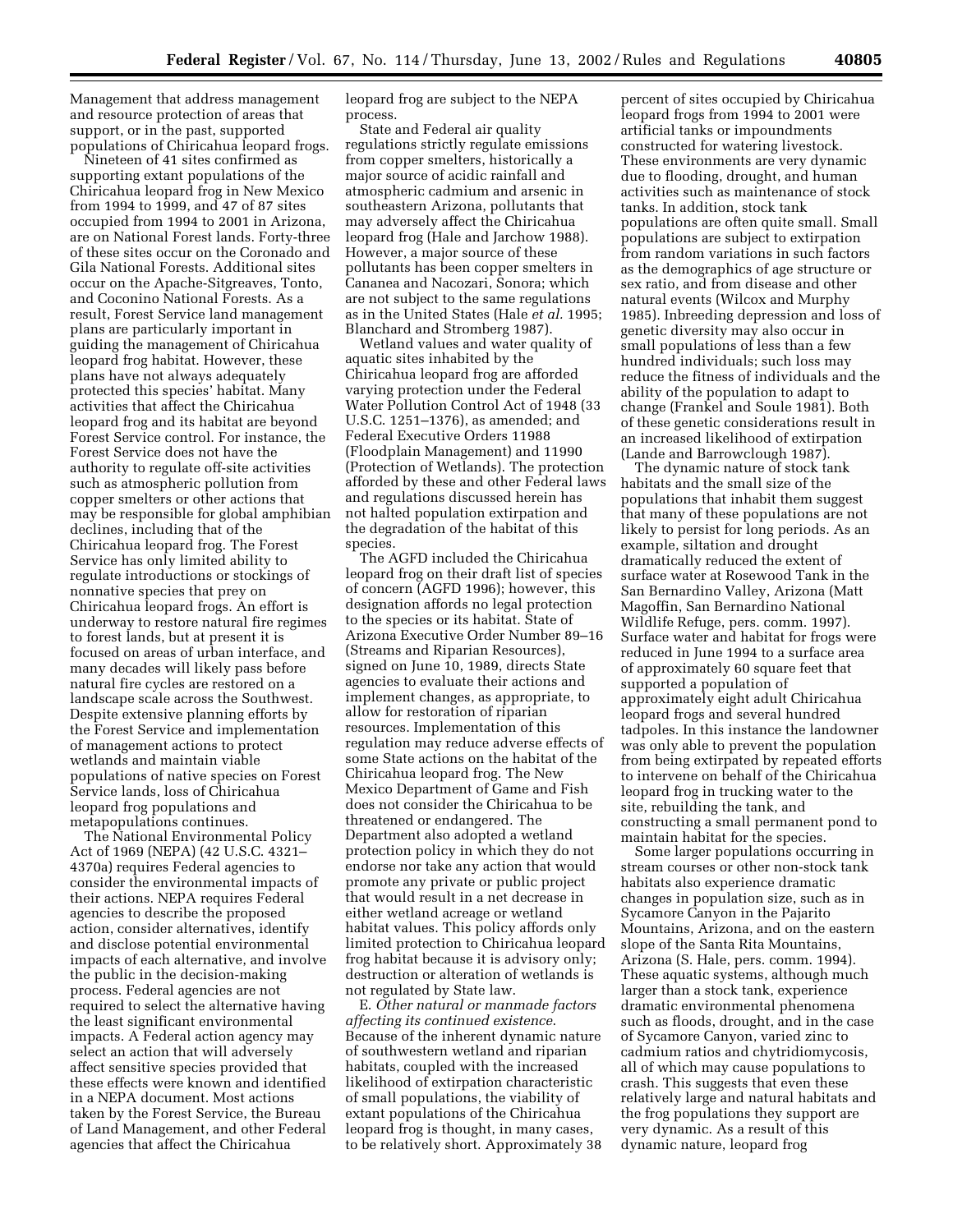populations are susceptible to extirpation.

As discussed in the ''Background'' section of this final rule, the viability of metapopulations is probably very different than small, isolated populations. In the absence of infectious disease, metapopulations are more likely to persist over time than small, more isolated populations, because individuals and genetic material can be exchanged among populations within the metapopulation, resulting in increased recolonization rates and fewer potential genetic problems. If infectious disease, such as chytridiomycosis is introduced, metapopulation structure and exchange of individuals among populations would facilitate disease transmission, possibly resulting in regional die-offs or extirpation, such as was observed in stock tank populations in Grant County, New Mexico (Declining Amphibian Populations Task Force 1993). To define metapopulations of the Chiricahua leopard frog, some knowledge of the ability of this species to move among aquatic sites is required. Amphibians, in general, have limited dispersal and colonization abilities due to physiological constraints, limited movements, and high site fidelity (Blaustein *et al.* 1994); however, the ability of the Chiricahua leopard frog, thought to be one of the more aquatic of the leopard frogs, to move through arid environments may be surprising to many. In August 1996, Rosen and Schwalbe (1998) found up to 25 young adult and subadult Chiricahua leopard frogs at a roadside puddle in the San Bernardino Valley, Arizona. They believed that the only possible origin of these frogs was a stock tank located 5.5 km (3.4 mi) away. Rosen et al. (1996a) found small numbers of Chiricahua leopard frogs at two locations in Arizona that supported large populations of nonnative predators. The authors suggested these frogs could not have originated at these locations because successful reproduction would have been precluded by predation. They found that the likely source of these animals were populations 2 to 7 km (1.2 to 4.3 mi) distant. In the Dragoon Mountains, Arizona, Chiricahua leopard frogs breed at Halfmoon Tank, but frogs occasionally turn up at Cochise Spring (1.3 km (0.8 mi) down canyon in an ephemeral drainage from Halfmoon Tank) and in Stronghold Canyon (1.7 km (1.1 mi) down canyon from Halfmoon Tank). There is no breeding habitat for Chiricahua leopard frogs at Cochise Spring or Stronghold Canyon, thus it appears observations of frogs at these sites represent immigrants from

Halfmoon Tank. Dispersal of Chiricahua leopard frogs probably occurs most often along drainages, particularly those with permanent water, but also along intermittent stream courses and overland during summer rains.

Where several populations of Chiricahua leopard frog occur in close proximity (separated by about 5 km or less), functional metapopulations may exist. Two areas of the Galiuro Mountains of Arizona have supported a total of 12 extant sites since 1994, including 4 sites in the northern end of the range and 8 in the southern end. A similar cluster of seven sites occurs in the Dragoon Mountains, AZ. In the Buckskin Hills of the Coconino National Forest, Arizona, 10 stock tank populations occur close enough together to consider them a metapopulation. Such metapopulations may exist elsewhere, for instance, in the southwestern quarter of the San Rafael Valley and the Crouch Creek area of Arizona, and in New Mexico, east and northeast of Hurley, and in the Frieborn Canyon-Dry Blue Creek area. However, with the exception of those in the Dragoon Mountains, the southern Galiuro Mountains, and the Buckskin Hills, metapopulations of which we are aware probably consist of five or fewer sites. Metapopulations, particularly the larger examples, are critical to long-term survival of the species. Also critical are large populations, such as on the Tularosa River, NM; and Sycamore Canyon and associated tanks in the Pajarito Mountains, AZ; which are expected to experience relatively low extinction rates and may serve as source populations for colonization of nearby suitable habitats. Unfortunately, these large populations and metapopulations, because they are not isolated, are the most likely to contract infectious disease. This increases our concern about disease and underscores the importance of minimizing the likelihood of human-caused disease transmission. Populations have recently declined or been extirpated near Hurley, and these declines are associated with chytridiomycosis. The metapopulation in the Galiuro Mountains may have also crashed recently, although the extent and cause of decline is unknown.

We carefully assessed the best scientific and commercial information available regarding the past, present, and future threats faced by the Chiricahua leopard frog in developing this final rule. Based on this evaluation, our preferred action is to list the Chiricahua leopard frog as threatened. The Act defines an endangered species as one that is in danger of extinction throughout all or a significant portion of its range. The Act defines a threatened species as any species likely to become endangered within the foreseeable future throughout all or a significant portion of its range. This species is likely to become endangered within the foreseeable future throughout all or a significant portion of its range, and therefore meets the Act's definition of threatened.

Within its range in the United States, the Chiricahua leopard frog is believed absent from more than 75 percent of historical sites, and has undergone regional extirpation in areas where it was once well-distributed. The status of populations in Mexico is poorly understood, but the species is considered threatened by the Mexican Government. The species is not in immediate danger of extinction, because at least a few relatively robust populations and metapopulations still exist (e.g., Tularosa River, Dragoon Mountains, Buckskin Hills) and Chiricahua leopard frogs were found at 129 sites from 1994 to the present. However, if present threats and declines continue, the Chiricahua leopard frog is likely to become an endangered species in the foreseeable future (Painter 1996, Rosen et al. 1996a). Therefore, we believe that the Chiricahua leopard frog meets the definition of a threatened species under the Act.

#### **Critical Habitat**

Critical habitat is defined in section 3(5)(A) of the Act as—(i) the specific areas within the geographic area occupied by a species, at the time it is listed in accordance with the Act, on which are found those physical or biological features (I) essential to the conservation of the species and (II) that may require special management consideration or protection; and (ii) specific areas outside the geographic area occupied by a species at the time it is listed, upon determination that such areas are essential for the conservation of the species. ''Conservation'' means the use of all methods and procedures that are necessary to bring an endangered species or a threatened species to the point at which listing under the Act is no longer necessary.

Section  $4(b)(2)$  and  $4(b)(6)(C)$  of the Act, as amended, and implementing regulations (50 CFR 424.12) require that, to the maximum extent prudent and determinable, the Secretary designate critical habitat at the time the species is determined to be endangered or threatened. The designation of critical habitat is not prudent (50 CFR  $424.12(a)(1)$ ) when one or both of the following situations exist—(1) the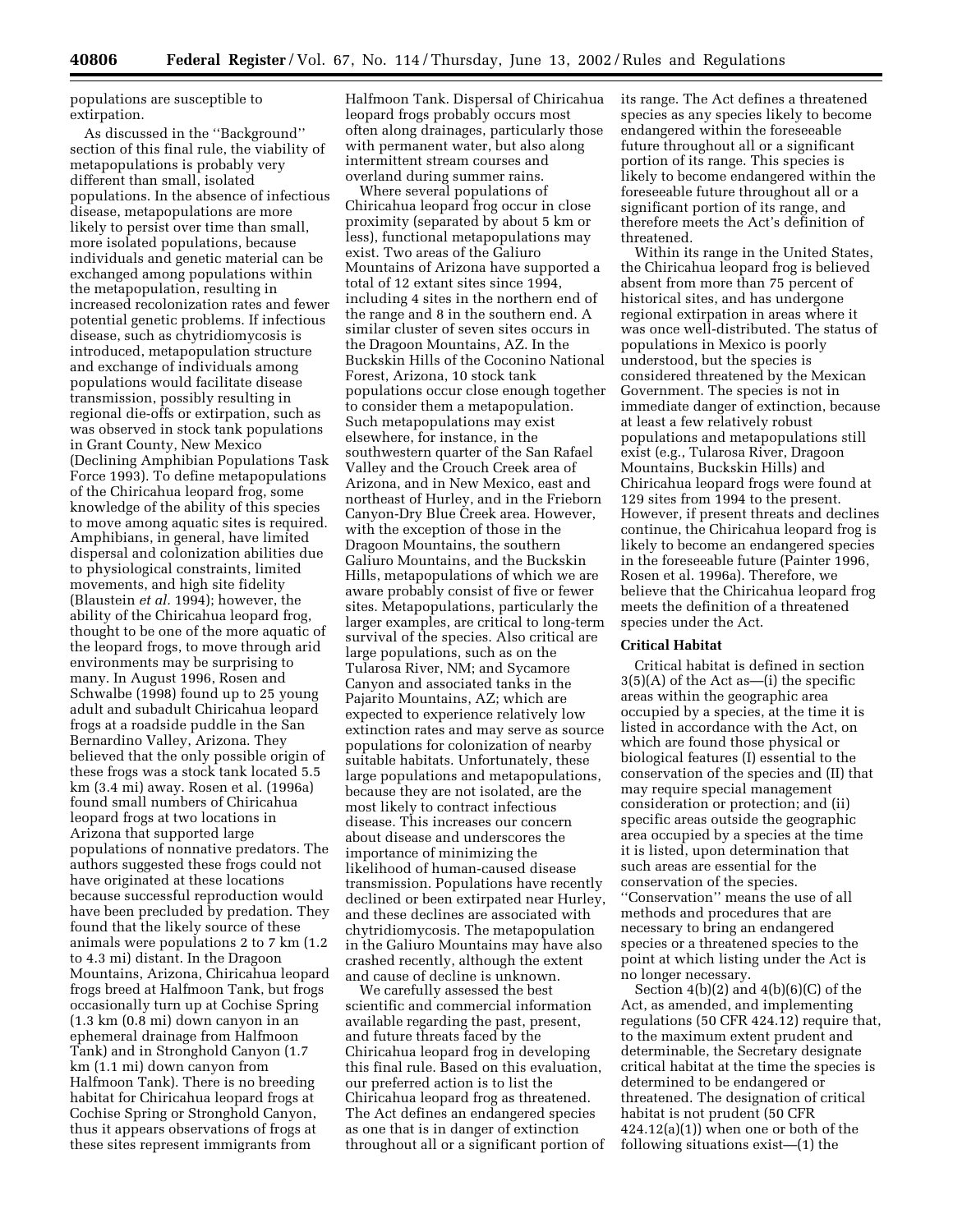species is threatened by taking or other human activity, and identification of critical habitat can be expected to increase the degree of threat, or (2) such designation would not be beneficial to the species.

Critical habitat designation would require publishing in the **Federal Register** locations of Chiricahua leopard frog populations and habitats essential for the conservation of the species. As discussed under Factor B in the ''Summary of Factors Affecting the Species,'' the Chiricahua leopard frog may be threatened by collection. Publishing site data would facilitate collection as it would provide collectors with specific, previously unknown, information about the location of this species. Collection has contributed to the decline of other rare anurans, including the endangered Wyoming toad (*Bufo hemiophrys baxteri*), threatened California red-legged frog (*Rana aurora draytonii*) (Stebbins and Cohen 1995, Jennings and Hayes 1995), and a number of other anuran species worldwide (Vial and Saylor 1993).

Scientists have not documented collection, to date, as a cause of population decline or loss in the Chiricahua leopard frog. However, such collection would be difficult to document and collection of large adult frogs for food, fish bait, pets, scientific, or other purposes, particularly after a winter die-off or other event that severely reduces the adult population, could hasten the extirpation of small populations. Recognition of the Chiricahua leopard frog as a threatened species may increase its value to collectors. The Chiricahua leopard frog is an attractive, often bright green frog that probably does quite well in captivity. The northern leopard frog, *Rana pipiens*, a very similar animal, is common in the pet trade and we are aware of internet trade in ''leopard frogs,'' which could include Chiricahua leopard frogs. Chiricahua leopard frogs should be as attractive as the northern leopard frog to collectors, or perhaps more so because of their rarity. Diaz and Diaz (1997) report sale of Chiricahua leopard frogs as pets in Mexico (although the identity of these frogs to species is questionable). Painter (2000) notes that individuals have repeatedly joked to him that these frogs make good ''bass-bait.''

Import and export data provided by our Division of Law Enforcement document a substantial amount of international trade in *Rana* spp. Specifically, for the period of January 1, 1996, to October 31, 1998, 9,997 live individuals of *Rana* spp. were imported and 51,043 live individuals were

exported from the United States. Because shipments of wildlife from the United States are not as closely monitored as imports, and are sometimes not recorded to the genus level (this is also true for imports as well), the number of exports documented for this timeframe is likely an under representation of what actually occurred.

In 1995, many large adult Ramsey Canyon leopard frogs (which are very similar in appearance and closely related to the Chiricahua leopard frog) were reportedly illegally collected from a site in the Huachuca Mountains, Arizona, following publicity about the rare status of the frog (from Service notes of the May 25, 1995, meeting of the Ramsey Canyon Leopard Frog Conservation Team). The site, which occurs within the range of the Chiricahua leopard frog, was considered extirpated until Ramsey Canyon leopard frogs were reestablished in 2000. Collection probably contributed to the demise of this population. Following newspaper publicity regarding our proposal to list the Arroyo toad (*Bufo microscaphus californicus*), a former U.S. Forest Service employee found that a main pool near the road, formerly with a high density of calling males, was absent of males, some previously tagged. The tagged males could not be located elsewhere and it is not thought that their absence was due to natural movement or predation (Nancy Sandburg, U.S. Forest Service pers. comm. 1999). Publishing maps for the best populations and habitats of Chiricahua leopard frog could cause or contribute to similar declines or extirpations. The evidence shows, therefore, that threat of collection would increase substantially if we disclosed specific location information for all or the most important Chiricahua leopard frog populations and habitats.

Publishing site data could also facilitate vandalism of habitats where Chiricahua leopard frogs occur. Platz (1995) noted the disappearance of large tadpoles at a Ramsey Canyon leopard frog site in Brown Canyon, Huachuca Mountains in 1991–1992, and suggested their disappearance may have, in part, resulted from an act of vandalism. Many Chiricahua leopard frog habitats are small and could be easily contaminated with toxicants or taken over by nonnative predators, resulting in extirpation of frog populations. The majority of extant populations also occur on public lands (primarily National Forest lands) with public access routes that lead to the populations or pass nearby. Public access to these sites is reasonably

expected to facilitate collections or vandalism.

Publishing maps of Chiricahua leopard frog sites could also facilitate disease transmission. Chytridiomycosis and other amphibian diseases can be spread by people visiting a Chiricahua leopard frog site. If a person visits a site where disease is present and then travels to another site, disease can be spread via muddy or wet boots, nets, vehicles or other equipment (Speare *et al.* 1998, David Green, National Wildlife Health Center, Madison, Wisconsin, pers. comm. 2000). Although other hypotheses have been proposed (Carey *et al.* 1999), Daszak *et al.* (1999) find that the pattern of amphibian deaths and population declines associated with chytridiomycosis is consistent with an introduced pathogen. The chytrid fungus is not known to have an airborne spore, but rather disperses between individuals and populations via zoospores that swim through water or during contact between infected animals (Daszak 1998). If chytridiomycosis is a recent introduction on a global scale, then dispersal by way of global or regional commerce, translocation of frogs and other organisms, and travel between affected and unaffected areas by anglers, scientists, tourists, and others are viable scenarios for transmission of this disease (Daszak *et al.* 1999, Halliday 1998). Furthermore, amphibians in the international pet trade (Europe and USA), outdoor pond supplies (USA), zoo trade (Europe and USA), laboratory supply houses (USA), and species recently introduced (cane toad (*Bufo marinus*) in Australia and bullfrog in the USA) have been found infected with chytrids, suggesting human-induced spread of the disease (Daszak 2000). Until the spread of chytridiomycosis is better understood, and the role of this and other diseases in the decline of the Chiricahua leopard frog is clarified, visitation of Chiricahua leopard frog sites should not be encouraged. Publishing maps of Chiricahua leopard frog sites could facilitate visitation by collectors or those who want to view the frog. Increased visitation increases the risk of infectious disease transmission. Because of a lack of isolation, metapopulations of frogs, which are critical to the survival and recovery of the Chiricahua leopard frog, may be most at risk from humanfacilitated disease transmission.

The prohibition of destruction or adverse modification of critical habitat is provided under section 7 of the Act, and therefore only applies to actions funded, authorized, or carried out by Federal agencies. ''Destruction or adverse modification'' is defined under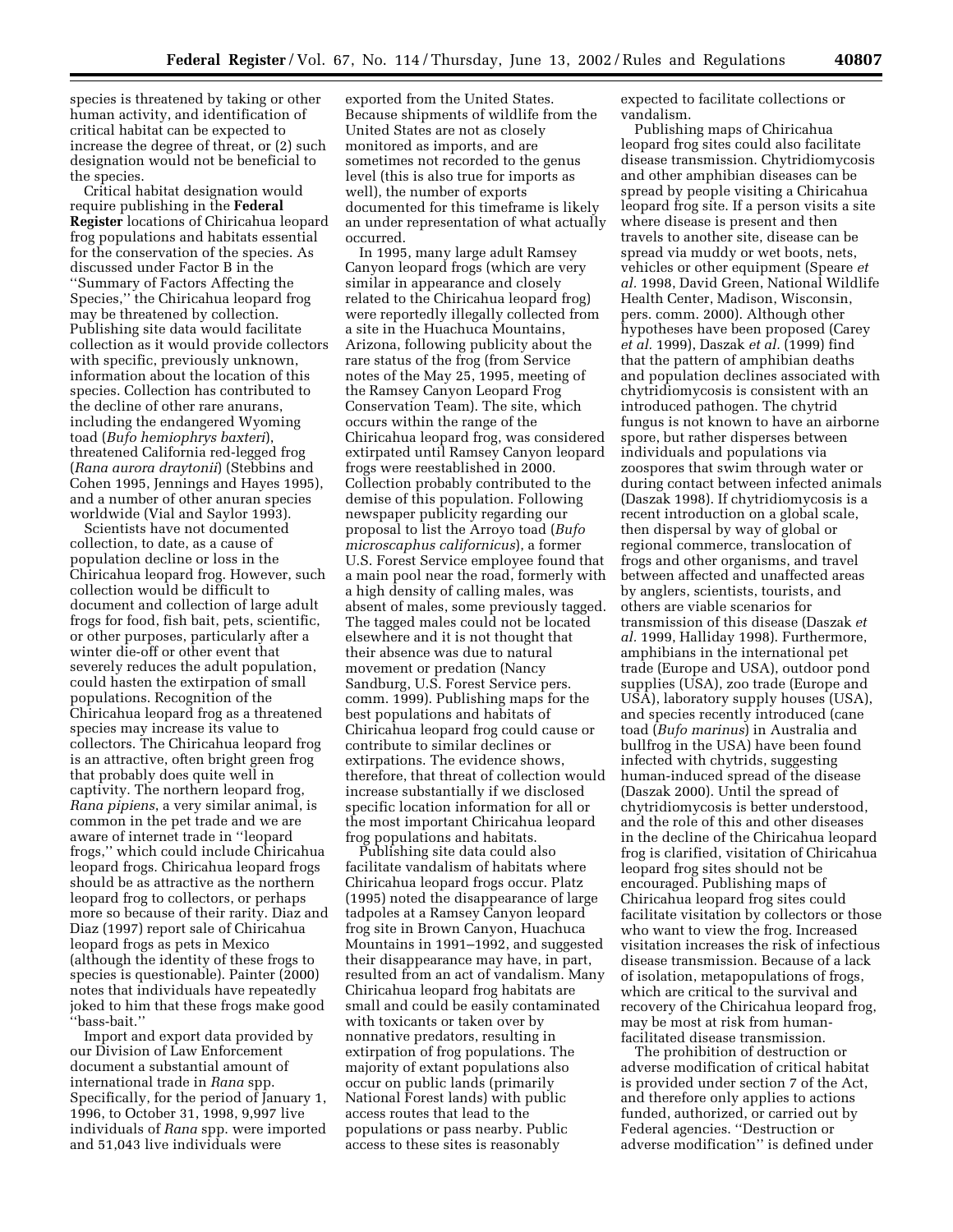50 CFR 402.02 as an action that appreciably diminishes the value of critical habitat for the survival and recovery of the listed species. Similarly, section 7 prohibits jeopardizing the continued existence of a listed species. ''Jeopardize the continued existence'' is defined as an action that would be expected to reduce appreciably the likelihood of survival and recovery of a listed species.

Given the similarity in the above definitions, in most cases Federal actions that would appreciably reduce the value of critical habitat for the survival and recovery of the Chiricahua leopard frog would also reduce appreciably the likelihood of survival and recovery of the species. The Chiricahua leopard frog occurs mostly in relatively small populations that are highly vulnerable to extirpation. Habitat alteration of a severity to result in destruction or adverse modification of critical habitat would likely also jeopardize the continued existence of the species. Similarly, reasonable and prudent alternative actions that would remove the likelihood of jeopardy would also remove the likelihood of destruction or adverse modification of critical habitat. While a critical habitat designation for habitat currently occupied by this species would not be likely to change the section 7 consultation outcome because an action that destroys or adversely modifies such critical habitat would also be likely to result in jeopardy to the species, there may be instances where section 7 consultation would be triggered only if critical habitat is designated. Examples could include unoccupied habitat or occupied habitat that may become unoccupied in the future. One of our peer reviewers recommended designating critical habitat in major montane canyons and valley bottom cienegas, which today are largely overrun by nonnative predators and unoccupied by Chiricahua leopard frogs. This comment is addressed in issue 10 of the ''Summary of Comments and Recommendations'' herein. We concluded that designation of critical habitat in these areas is not currently prudent because a variety of aquatic and semiaquatic nonnative predators render them unsuitable as Chiricahua leopard frog habitat, we do not know how to remove those predators, and if Chiricahua leopard frogs could and did occupy these areas, just as with the currently occupied habitats, we would be concerned about increased human visitation and associated collection, vandalism, and disease transmission. We believe that any added benefit of

critical habitat due to section 7 consultations in unoccupied habitat or recognition of areas important for recovery would be outweighed by the publication of detailed maps that would subject the species to the threat of collection, vandalism and disease transmission.

In balancing the benefits of critical habitat designation against the increased threats, we believe the records show that there are few benefits to be derived in this particular instance from designation of critical habitat. We believe that any potential benefits of critical habitat designation, beyond those afforded by listing, when weighed against the negative impacts of disclosing site-specific sites, does not yield an overall benefit. We, therefore, determine that critical habitat designation is not prudent for the Chiricahua leopard frog. If information comes to light in the future indicating critical habitat is prudent, we will reconsider designation. Critical habitat designation will also be reconsidered in the recovery planning process.

#### **Available Conservation Measures**

Conservation measures provided to species listed as endangered or threatened under the Act include recognition, recovery actions, requirements for Federal protection, and prohibitions against certain practices. Recognition through listing encourages and results in conservation actions by Federal, State, and private agencies, groups, and individuals. The Act provides for possible land acquisition and cooperation with the States and requires that recovery actions be carried out for all listed species. The protection required of Federal agencies and the prohibitions against taking and harm are discussed, in part, below.

Section 7(a) of the Act, as amended, requires Federal agencies to evaluate their actions with respect to any species that is proposed or listed as endangered or threatened and with respect to its critical habitat, if any is designated or proposed. Regulations implementing this interagency cooperation provision of the Act are codified at 50 CFR part 402. Section 7(a)(4) requires Federal agencies to confer with us on any action that is likely to jeopardize the continued existence of a proposed species or result in destruction or adverse modification of proposed critical habitat. If a species is listed or critical habitat is designated subsequently, section 7(a)(2) requires Federal agencies to ensure that activities they authorize, fund, or carry out are not likely to jeopardize the continued existence of such a species or destroy or adversely modify its critical habitat. If a

Federal action may affect a listed species or its critical habitat, the responsible Federal agency must enter into consultation with us.

The Chiricahua leopard frog occurs on Federal lands managed by the Coronado, Apache-Sitgreaves, Tonto, Coconino, and Gila National Forests; the Bureau of Land Management; and our refuges. Examples of Federal actions that may affect the Chiricahua leopard frog include, but are not limited to, dredge-and-fill activities, grazing programs, construction and maintenance of stock tanks, logging and other vegetation removal activities, management of recreation, road construction, fish stocking, issuance of rights-of-ways, and discretionary actions authorizing mining. These and other Federal actions require section 7 consultation if the action agency determines that the proposed action may affect listed species. Since the Chiricahua leopard frog was proposed, we have conferenced with several National Forests in Arizona and New Mexico on proposed operation of grazing leases, and in cooperation with the Forests, we have drafted criteria for guiding determinations of effect in regard to section 7 grazing consultations or conferences on the frog. These conferences are discussed in more detail in our response to Issue 8 in the ''Summary of Comments and Recommendations'' section of this rule.

Development on private or State lands requiring permits from Federal agencies, such as permits from the U.S. Army Corps of Engineers under section 404 of the Clean Water Act, would also be subject to the section 7 consultation process. Federal actions not affecting the species, as well as actions that are not federally funded or permitted, would not require section 7 consultation. However, prohibitions under section 9 of the Act (discussed below) would apply.

Important regional efforts are currently underway to establish viable metapopulations of Chiricahua leopard frogs. We are currently working with Arizona Game and Fish Department, New Mexico Department of Game and Fish, the University of Arizona, and several Federal and private landowners in these efforts. An ongoing regional conservation planning effort in the San Bernardino Valley, Arizona, being undertaken by this agency, the Forest Service, State, and private individuals is a good example of such efforts. Owners of the Magoffin Ranch, in particular, have devoted extensive efforts to conserving leopard frogs and habitat at stock tanks on that ranch. As part of the San Bernardino Valley conservation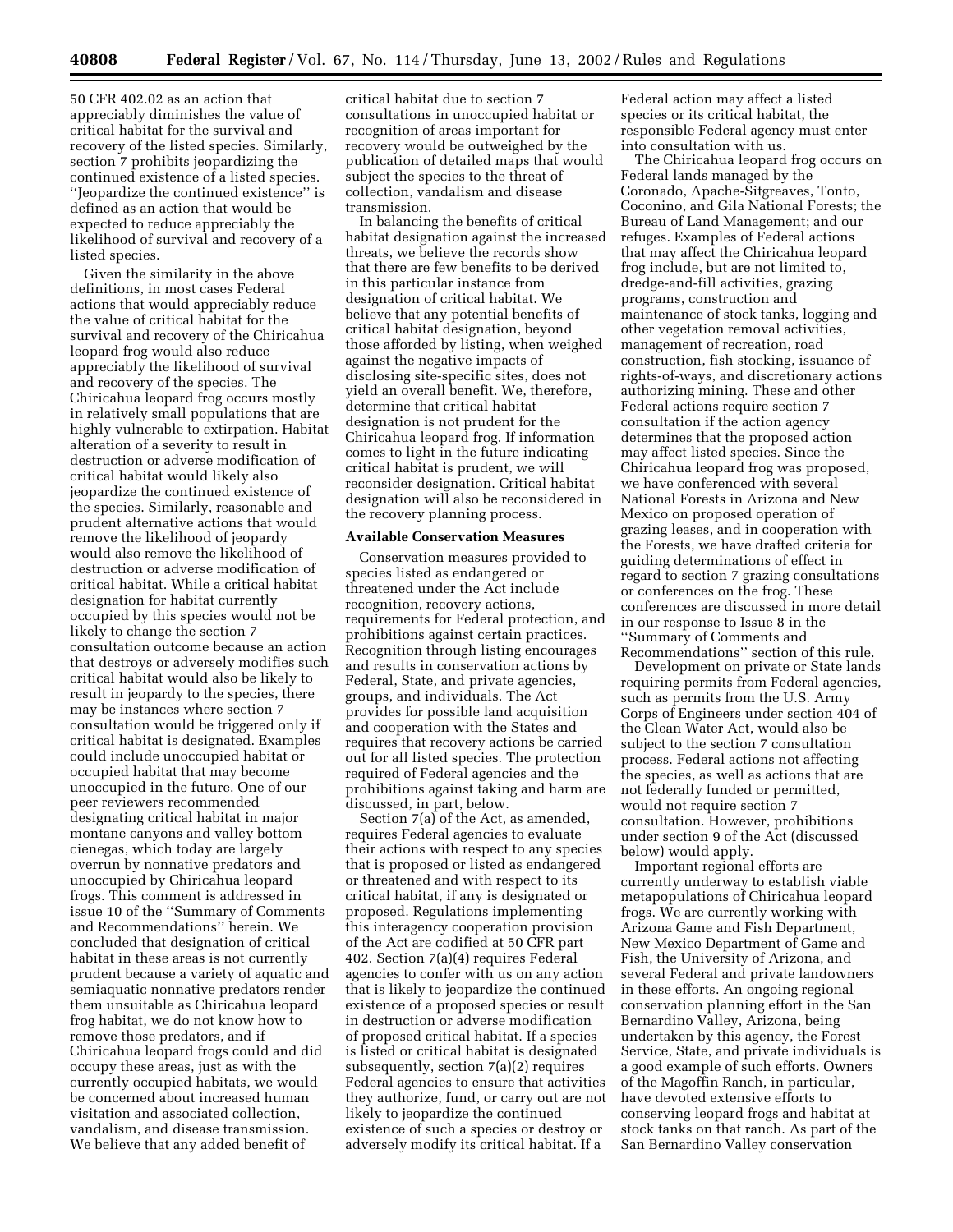effort, a high school teacher and his students rear tadpoles in Douglas, Arizona, and established populations of Chiricahua leopard frogs in small constructed wetlands at Douglas area public schools (Biology 150 Class, Douglas High School 1998). In another regional conservation effort, the Tonto National Forest, Arizona, Arizona Game and Fish Department, and the Phoenix Zoo have developed a Chiricahua leopard frog ''conservation and management zone'' in which frogs have been reared and released into the wild to establish new populations (Sredl and Healy 1999). Another effort to remove nonnative predators and reestablish Chiricahua leopard frogs is underway at Buenos Aires National Wildlife Refuge, Arizona (Schwalbe and Rosen 2001). A similar regional conservation plan, involving The Nature Conservancy, Dr. Randy Jennings, and New Mexico Department of Game and Fish, is underway on the Mimbres River, New Mexico.

We commend the individuals involved in these efforts. These regional conservation plans are proving grounds for developing the techniques to recover the species rangewide. As such, we strongly support them, and encourage others to develop regional conservation plans. We will provide assistance and use our authorities to the fullest extent possible to help develop and implement site-specific conservation activities for this species. When the Chiricahua leopard frog is listed, handling, rearing, translocation or other forms of direct or incidental take resulting from conservation activities can continue under section 10 permits from us. Incidental take associated with conservation plans may also be permitted pursuant to an incidental take statement in a biological opinion for activities under Federal jurisdiction. Prior to the species listing, we will attempt work with the individuals involved in these conservation efforts to ensure that permits are issued promptly and that the process does not interrupt or hinder ongoing recovery actions.

The Act and its implementing regulations set forth a series of general prohibitions and exceptions that apply to all threatened wildlife. These prohibitions, including the regulations codified at 50 CFR part 17, make it illegal for any person subject to the jurisdiction of the United States to ''take'' a species, which is defined as killing a species or significantly harming it, including harassment or habitat destruction which causes death or significant injury to the species. These prohibitions also make it illegal to import or export, transport in

interstate or foreign commerce in the course of a commercial activity, or sell or offer for sale in interstate or foreign commerce any threatened species unless provided for under a special rule. It is also illegal to possess, sell, deliver, carry, transport, or ship any such wildlife that has been taken illegally. Certain exceptions will apply to persons acting in an agency capacity on the behalf of the Service and to activities associated with cooperative State conservation agencies.

Permits may be issued to carry out otherwise prohibited activities involving threatened wildlife species under certain circumstances. Regulations governing permits are codified at 50 CFR 17.32. Such permits are available for scientific purposes, to enhance the propagation or survival of the species, and/or for incidental take in connection with otherwise lawful activities. For threatened species, permits also are available for zoological exhibition, educational purposes, or special purposes consistent with the purposes of the Act.

It is our policy (July 1, 1994; 59 FR 34272) to identify to the maximum extent practicable at the time a species is listed those activities that would or would not likely constitute a violation of section 9 of the Act. The intent of this policy is to increase public awareness of the effect of the listing on proposed and ongoing activities within a species' range. Based on the best available information, the following are examples of actions that would not likely result in a violation of section 9:

(1) Actions that may affect Chiricahua leopard frog that are authorized, funded or carried out by a Federal agency when the action is conducted in accordance with an incidental take statement issued by us pursuant to section 7 of the Act, or for which such action will not result in take;

(2) Actions that may result in take of Chiricahua leopard frog when the action is conducted in accordance with a permit under section 10 of the Act;

(3) Recreational activities such as sightseeing, hiking, camping, and hunting in the vicinity of Chiricahua leopard frog populations that do not destroy or significantly degrade Chiricahua leopard frog habitat, and do not result in take of frogs;

(4) Release, diversion, or withdrawal of water from or near Chiricahua leopard frog habitat in a manner that does not displace or result in desiccation or death of eggs, tadpoles, or adults; does not disrupt breeding activities of frogs; does not favor introduction of nonnative predators; and does not alter vegetation

characteristics at or near Chiricahua leopard frog sites to an extent that it exposes frogs to increased predation;

(5) Logging activities that do not result in erosion or siltation of stream beds and other aquatic habitats occupied by Chiricahua leopard frogs, do not adversely affect water quality, and do not denude shoreline vegetation or terrestrial vegetation in occupied habitat; and

(6) In accordance with the special rule, activities associated with the use and maintenance of livestock tanks, such as, but not limited to: trampling by livestock, cleaning sediment from the tanks, and clearing or grazing of vegetation around the tanks.

Activities that we believe could potentially result in ''take'' of the Chiricahua leopard frog, include, but are not limited to the following:

(1) Unauthorized collection, capture, or handling of the species;

(2) Intentional introduction of nonnative predators, such as nonnative fish, bullfrogs, crayfish, or tiger salamanders into occupied frog habitat;

(3) Any activity not carried out pursuant to the special rule described in ''§ 17.43 Special rules-vertebrates'' that results in destruction or significant alteration of habitat of Chiricahua leopard frog including, but not limited to, the discharge of fill material into aquatic habitat occupied by the species, the diversion or alteration of stream flows and aquatic habitats occupied by the species or withdrawal of water to the point at which habitat becomes unsuitable for the species, grazing in occupied habitat or overgrazing in the watersheds of occupied habitat, and the alteration of the physical channels within the stream segments and aquatic habitats occupied by the species;

(4) Water diversions, groundwater pumping, water releases or other water management activities that result in displacement or death of eggs, tadpoles, or adult frogs; disruption of breeding activities; introduction of nonnative predators; or significant alteration of vegetation characteristics at or near occupied sites. However, pursuant to the special rule for this species, operation and maintenance of livestock tanks on private, State, or Tribal lands that result in incidental mortality of frogs would not be considered a violation of section 9;

(5) Discharge or dumping of hazardous materials, silt, or other pollutants into waters supporting the species;

(6) Possession, sale, delivery, transport, or shipment of illegally taken Chiricahua leopard frogs; and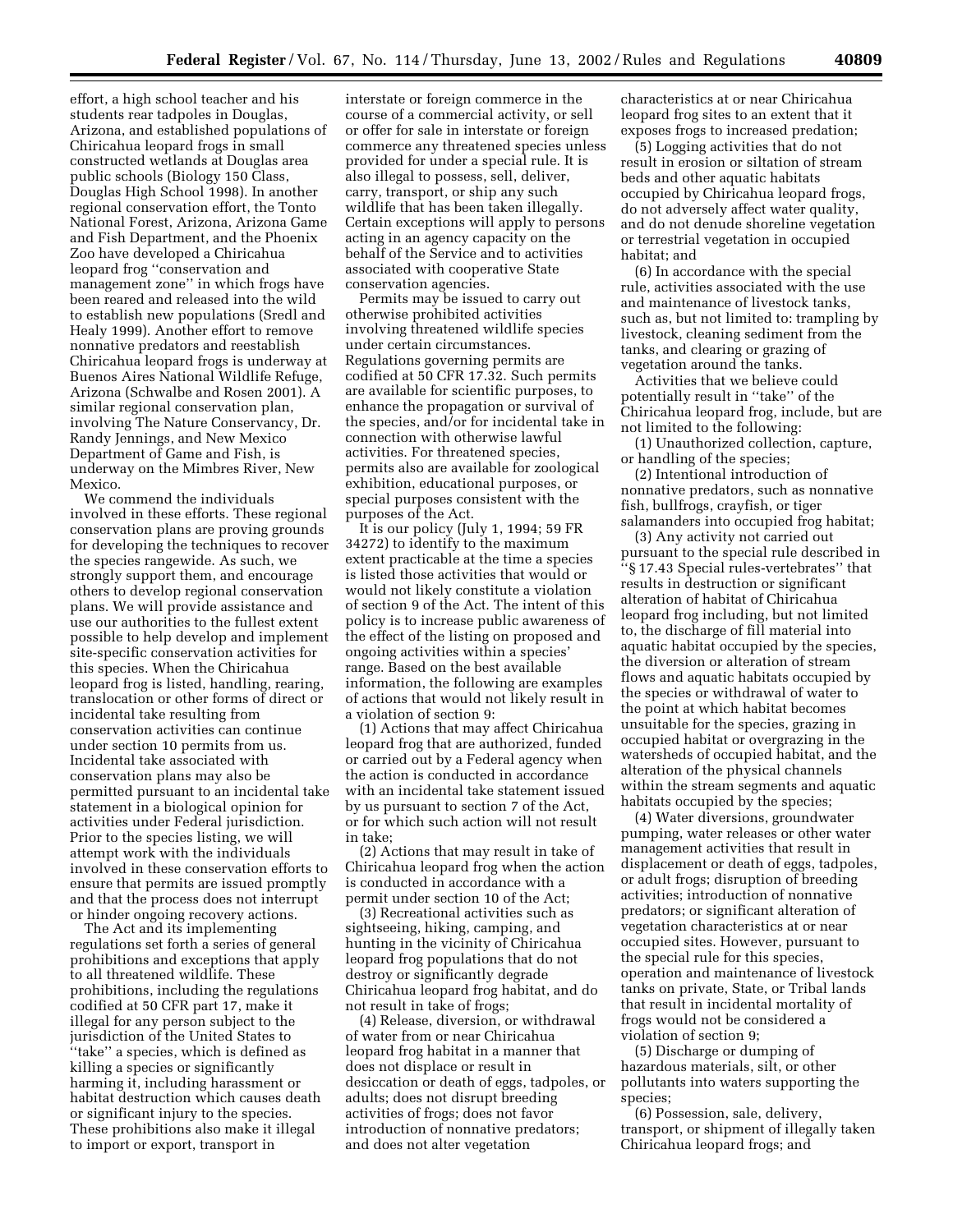(7) Actions that take Chiricahua leopard frogs that are not authorized by either a permit under section 10 of the Act or an incidental take statement under section 7 of the Act, or are not exempted from the section 9 take prohibitions as described in the special rule ''§ 17.43 Special rules-amphibians'' for this species; the term ''take'' includes harassing, harming, pursuing, hunting, shooting, wounding, killing, trapping, capture, or collecting, or attempting any of these actions.

Not all of the activities mentioned above will result in violation of section 9 of the Act; only those activities which result in ''take'' of Chiricahua leopard frog would be considered violations of section 9. We will review other activities not identified above on a caseby-case basis to determine whether they may be likely to result in a violation of section 9 of the Act. We do not consider these lists to be exhaustive and provide them as information to the public. Please direct your questions regarding whether specific activities will constitute a violation of section 9 to the Field Supervisor, Arizona Ecological Services Field Office (see **ADDRESSES** section).

We may issue permits to carry out otherwise prohibited activities involving threatened wildlife species under certain circumstances. Regulations governing permits for threatened species are at 50 CFR 17.32. Address your requests for copies of the regulations on listed wildlife and inquiries about prohibitions and permits to the U.S. Fish and Wildlife Service, Branch of Endangered Species/Permits, P.O. Box 1306, Albuquerque, NM 87103 (telephone (505)248–6920, facsimile (505)248–6922).

#### **Required Determinations**

(1) Civil Justice Reform. A decision on whether the Chiricahua leopard frog should be listed is required by the Endangered Species Act and the need for this threatened designation is well documented herein. Special rules may be issued by the Secretary of the Interior pursuant to section 4(d) of the Act when such regulation is deemed ''necessary and advisable to provide for the

conservation of the species.'' The special rule will promote the conservation of the Chiricahua leopard frog by allowing ranchers to continue to maintain their stock tanks, which provide habitat for the frog, as they have in the past without additional regulatory burdens being imposed as a result of the listing of the frog as threatened. The rule clearly states that existing and future stock tanks on non-Federal land can be used and maintained without fear of violating section 9 of the Act. Since the special rule will benefit the Chiricahua leopard frog without imposing a burden on the public; we do not expect it to be challenged. As a result, in accordance with Executive Order 12988, the Office of the Solicitor has determined that the listing and special rule do not unduly burden the judicial system and meet the requirements of sections 3(a) and 3(b)(2) of the Order.

(2) National Environmental Policy Act. We have determined that Environmental Assessments and Environmental Impact Statements, as defined under the authority of the National Environmental Policy Act of 1969, need not be prepared in connection with regulations adopted pursuant to section 4(a) of the Endangered Species Act, as amended. We published a notice outlining our reasons for this determination in the **Federal Register** on October 25, 1983  $(48 FR 49244)$ . In addition, we have determined that Environmental Assessments and Environmental Impact Statements, as defined under the authority of the National Environmental Policy Act, need not be prepared in connection with regulations adopted pursuant to section 4(d) when they accompany listings, as in this case.

(3) Government-to-Government Relationship with Tribes. In accordance with the President's memorandum of April 29, 1994, ''Government-to-Government Relations with Native American Tribal Governments'' (59 FR 22951) Executive Order 13175 and 512 DM 2, we have evaluated possible effects on Federally recognized Indian tribes and have determined that there are no effects.

(4) Paperwork Reduction Act. This rule does not contain any new collections of information other than those already approved under the Paperwork Reduction Act, 44 U.S.C. 3501 *et seq.*, and assigned Office of Management and Budget Control Number 1018–0094, which expires on July 31, 2004. An agency may not conduct or sponsor, and a person is not required to respond to, a collection of information unless it displays a currently valid Control Number. For additional information concerning permit and associated requirements for endangered species, see 50 CFR 17.22.

#### **References Cited**

You may request a list of all references cited in this document, as well as others, from the Arizona Ecological Services Field Office (see **ADDRESSES** section).

#### **Author**

The primary author of this notice is James Rorabaugh (see **ADDRESSES** section).

#### **List of Subjects in 50 CFR Part 17**

Endangered and threatened species, Exports, Imports, Reporting and recordkeeping requirements, Transportation.

#### **Regulation Promulgation**

We amend Part 17, subchapter B of chapter I, title 50 of the Code of Federal Regulations, as follows:

#### **PART 17—[AMENDED]**

1. The authority citation for part 17 continues to read as follows:

**Authority:** 16 U.S.C. 1361–1407; 16 U.S.C. 1531–1544; 16 U.S.C. 4201–4245; Pub. L. 99– 625, 100 Stat. 3500; unless otherwise noted.

2. Amend § 17.11(h) by adding the following in alphabetical order, under AMPHIBIANS, to the List of Endangered and Threatened Wildlife:

#### **§ 17.11 Endangered and threatened wildlife.**

\* \* \* \* \* (h) \* \* \*